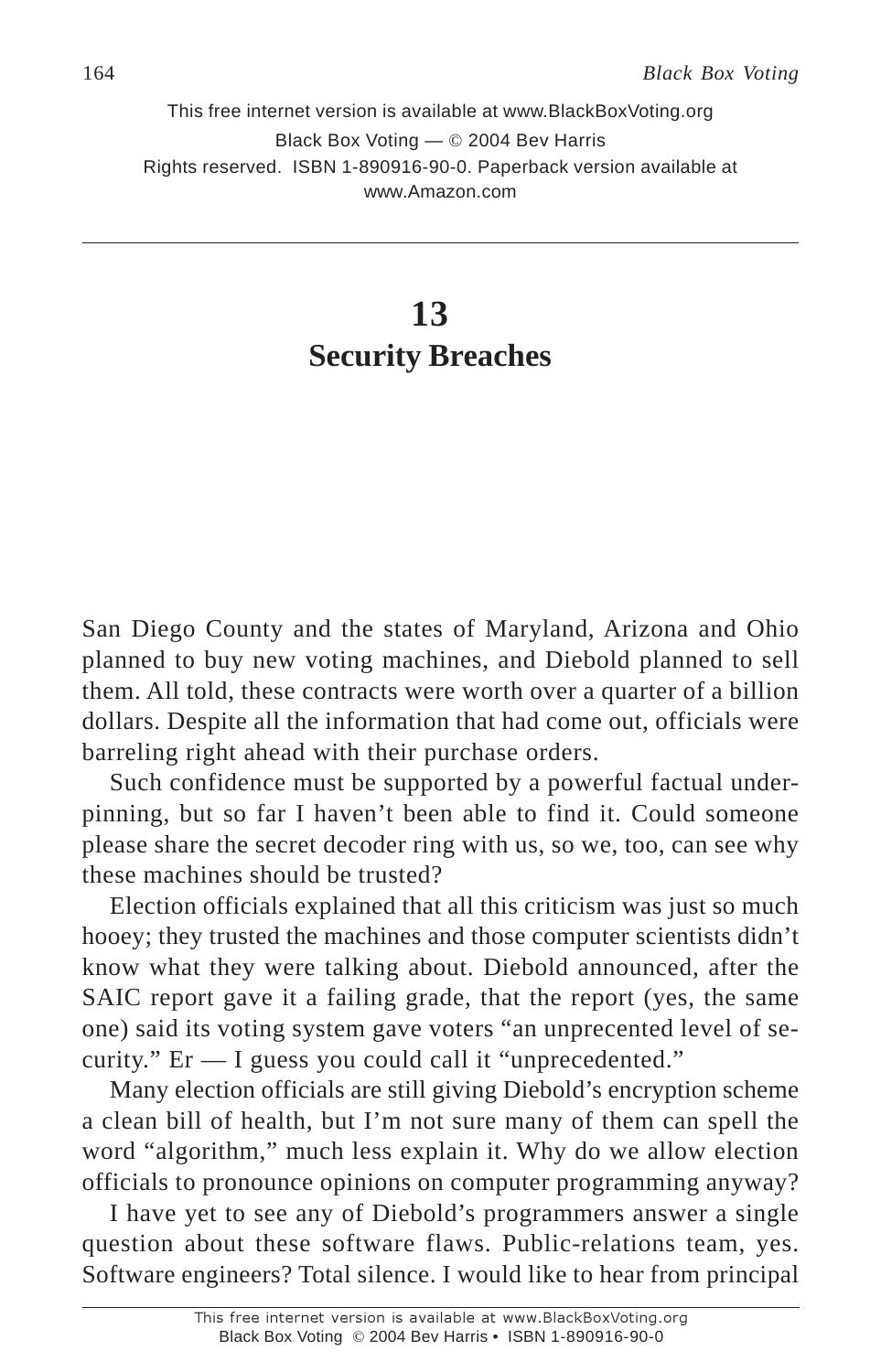engineer Ken Clark, who wrote this about altering the audit log in Access:

From**:** Nel Finberg, 16 Oct 2001: "Jennifer Price at Metamor (about to be Ciber) [Independent Testing Authority –ITA– certifier] has indicated that she can access the GEMS Access database and alter the Audit log without entering a password. What is the position of our development staff on this issue? Can we justify this? Or should this be anathema?"

From: Ken Clark, 18 Oct 2001 RE: alteration of Audit Log in Access; "Its a tough question, and it has a lot to do with perception. Of course everyone knows perception is reality. Right now you can open GEMS' .mdb file with MS-Access, and alter its contents. That includes the audit log.

 This isn't anything new ... I've threatened to put a password on the .mdb before when dealers/customers/support have done stupid things with the GEMS database structure using Access. Being able to end-run the database has admittedly got people out of a bind though. Jane (I think it was Jane) did some fancy footwork on the .mdb file in Gaston recently. I know our dealers do it. King County is famous for it. That's why we've never put a password on the file before ... Back to perception though, if you don't bring this up you might skate through Metamor.

 "There might be some clever crypto techniques to make it even harder to change the log ... We're talking big changes here though, and at the moment largely theoretical ones ... "Bottom line on Metamor is to find out what it is going to take to make them happy. You can try the old standard of the NT password gains access to the operating system, and that after that point all bets are off ... This is all about Florida, and we have had VTS certified in Florida under the status quo for nearly ten years.

 "I sense a loosing [sic] battle here though. The changes to put a password on the .mdb file are not trivial and probably not even backward compatible, but we'll do it if that is what it is going to take. " — Ken

Nel's reply: "For now Metamor accepts the requirement to restrict the server password to authorized staff in the jurisdiction, and that it should be the responsibility of the jurisdiction to restrict knowledge of this password. So no action is necessary in this matter, at this time."

We are leaning heavily on local election officials to set up security.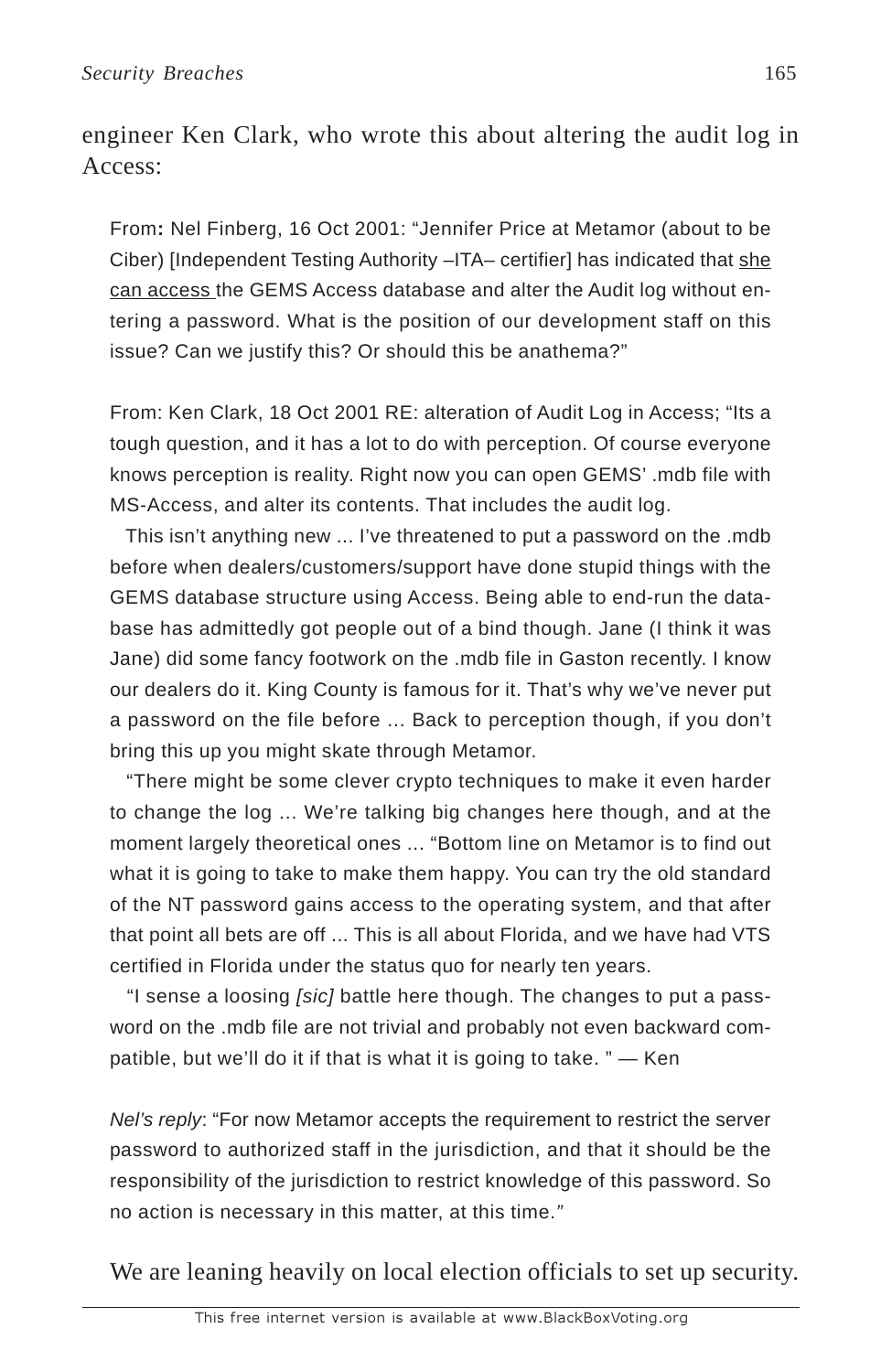Setting aside the references to doing "end runs" around the voting system, four examples show that local officials have been unable to restrict access to authorized staff and approved software:

**1.** A San Luis Obispo County, California, vote database popped up on the Diebold Web site during the March 2002 primary, tallied hours before the polls closed. Election officials can't explain how it got there.

**2.** A cell phone was used to transfer a vote database in Marin County, California. This is insecure and was never approved by anyone.

**3.** In November 2000, an unexplained replacement vote database in Volusia County, Florida, overwrote the original votes, causing TV networks to erroneously call the election for George W. Bush.

**4.** Voting software in 10 states, certified by the ITA and NASED and escrowed by the secretary of state, was replaced by unauthorized versions which came from five men in Canada.

### **SLO County Mystery Tally**

A vote tabulation saved at 3:31 p.m., five hours before poll closing for the March 5, 2002, San Luis Obispo County primary ("SLO County" to the locals) was found on the Diebold FTP site. SLO County Clerk-Recorder Julie Rodewald says that she doesn't know who put that file on the FTP site, and only two people have access to the GEMS computer — the Deputy Registrar of Voters and Rodewald herself<sup>1</sup>

The SLO file contains votes from a real election. It also contains a problem for Diebold, because in California it is illegal to tabulate votes before the polls close. According to California law, counties are allowed to begin counting mail-in and absentee ballots prior to election day, but results may not be posted before the polls close at 8 p.m.

"We don't release those results. In fact, we don't even print results. We don't know what the results are until 8 p.m.," Rodewald said.

This file contains an audit log which documents GEMS activities step by step for months leading up to the election, stopping precisely at 3:31 p.m. on March 5, 2002.

The votes in the file correspond with the final vote tally, which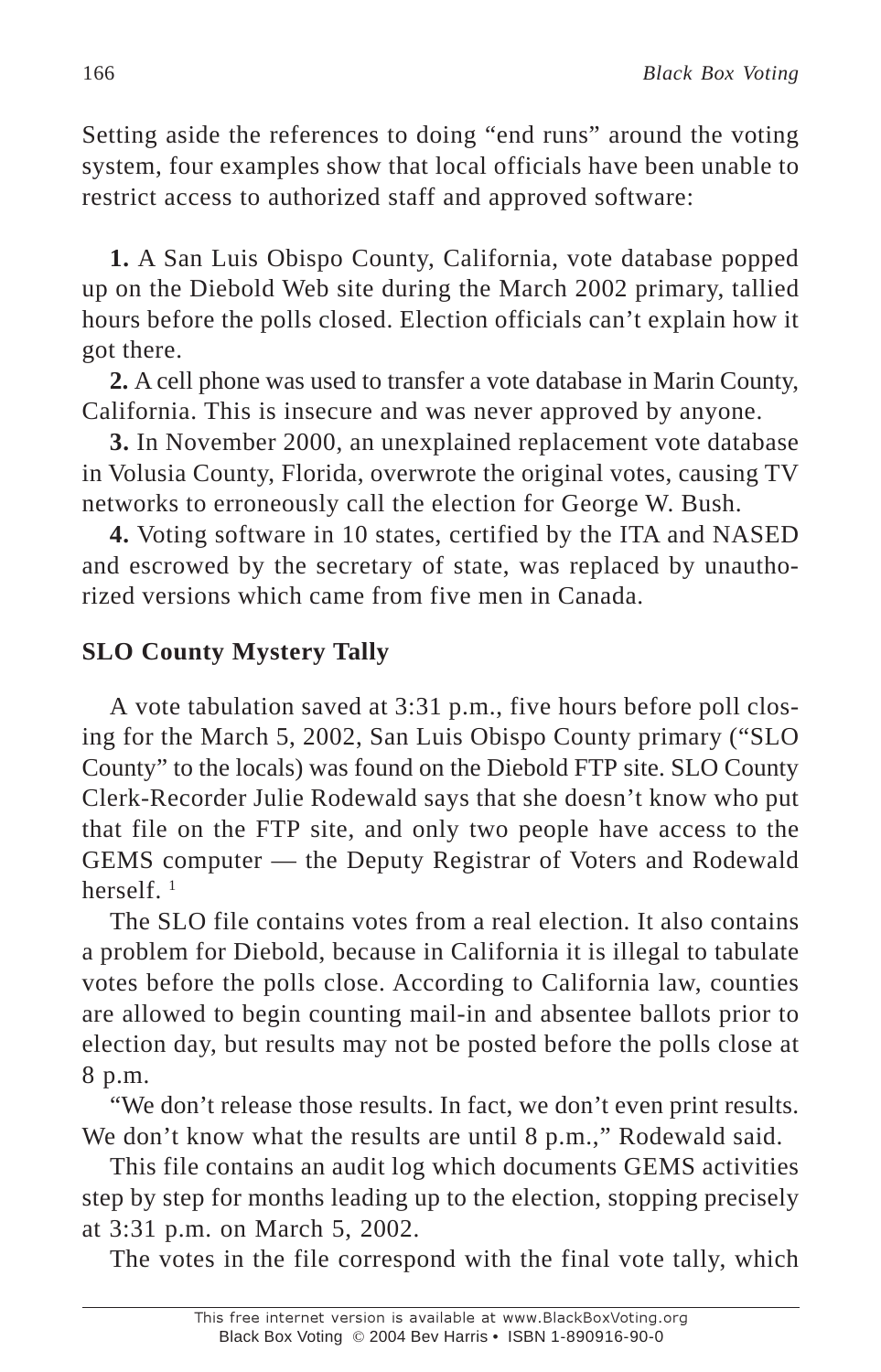can be found on the San Luis Obispo County Web site for that election — but only about 40 percent of the votes had come in by 3:31 p.m. Computer programmer Jim March discovered that this file contained real votes.

Maybe the clock was off? It was for a different time zone? When it said 3:31 it was 8:31? Checking the date and clock is part of the election procedures, marked "important." But more than that, after the polls closed there were more votes.

Was it for training? No one does training during an election.

How do the votes correspond to the final vote tally? The vote distribution parallels that of the final tally.

The SLO vote file was assigned a password and placed on a Dieboldowned FTP site. The password was: "Sophia." Sophia Lee was a Diebold project manager. Was she there that day? Yes. Did Sophia put that file on the Diebold site?

"She's saying she did not post (the data) on election day," Rodewald said. "She said it's something she never would have done."

Did Rodewald give Sophia access to the GEMS computer and the vote database? Rodewald says that neither she nor any of her staff put that file on the Diebold site, nor does she know how it got there.

"Only the deputy (registrar of voters) and myself have access to the computer on election day or any day," Rodewald said.

The large file, which was on the GEMS computer, takes time to upload to an FTP site — even with a fast Internet connection. Rodewald said that the GEMS computer does not connect to the Internet.

Somehow this file made its way from the secure, inaccessible, lockedin-a-room, not-connected computer onto the Diebold company FTP site. Diebold denied that the information was posted on Election Day.

"Diebold is trying to track down when the information was posted," said Deborah Seiler, western regional representative for Diebold. (If Diebold was trying to find out when it was posted, why did Diebold state that it was not posted on a particular day?)

Rodewald says that the votes in the SLO file were absentee votes, which were counted before March 5. She says they are not votes cast at the polling place, which is reassuring, because the only way polling place votes could be on a Diebold company site at 3:31 in the afternoon is if the machines had an E.T. moment and decided to phone home while the election was in progress.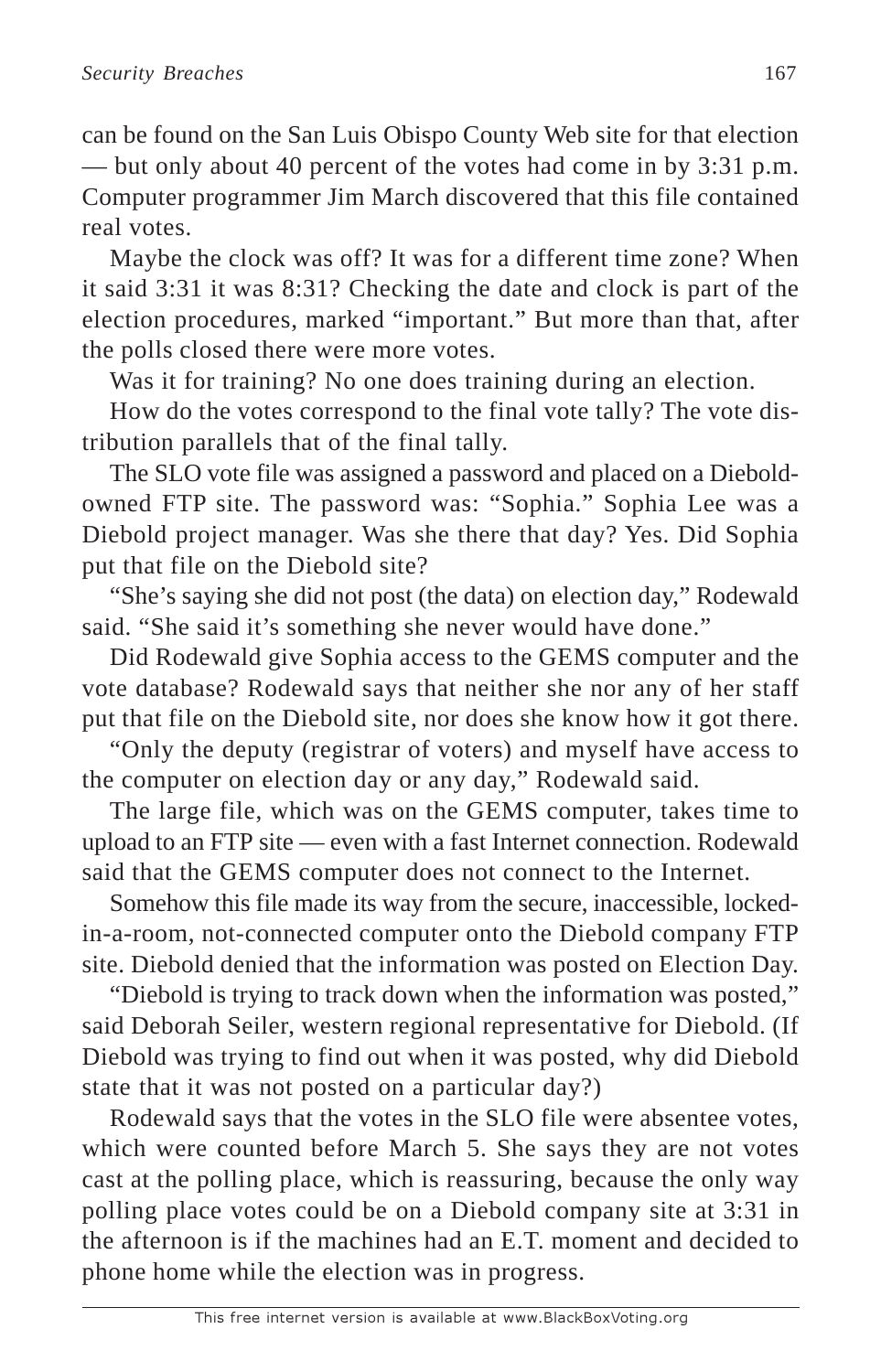However, the absentee explanation doesn't exactly correspond with the tags in the file. And it doesn't explain why a partially-voted backup file would be parked on a Diebold FTP site.<sup>2</sup> Why should Diebold take any election vote file and keep it on a company site?

Perhaps because just 21 hours before the election, the software wasn't working correctly.

From: Sophia Lee, 4 Mar 2002: SLO County — "Cards cast for precincts in multiple vote centers are incorrect."

Sophia's memo is a bug report showing that the software is miscounting the day before the election. It references "GEMSReport 1-17-21," a version that does not have a NASED certification number.

Whether or not anything unscrupulous is involved with this file, it seems that unauthorized access was allowed into the system on Election Day, and also that machines were using uncertified software which wasn't working properly.

#### **Transferring votes by cell phone**

On October 8, 2003, I spoke with Marc Carrel, assistant secretary of state for policy and planning for the state of California. I asked Carrel about a set of memos indicating that Diebold has used cell phones to transfer vote results.

"That's not certified." he said. True. "Not in California, they haven't," he said, after a stunned pause. Yes, they have. In Marin and Tulare counties, according to the Diebold memos.

I passed the memos to an investigative writer named Tom Flocco (www.tomflocco.com). In his blog he wrote:

"Diebold sales representative Steve Knecht wrote on April 12, 2000 that 'We are using cell phones in Tulare and Marin,' while also introducing a rather curious, unfamiliar electronic election official called a 'rover:' 'Rovers are the ones who are given the cell phone with the modem for end of night totals upload, not the precinct worker, at least in these two locations.' "Guy Lancaster, Diebold software programmer, wrote on April 12, 2000, regarding cell phones: 'I know of no written instructions,' leading us to wonder if there were rules and traceable documentation, or why cell phones were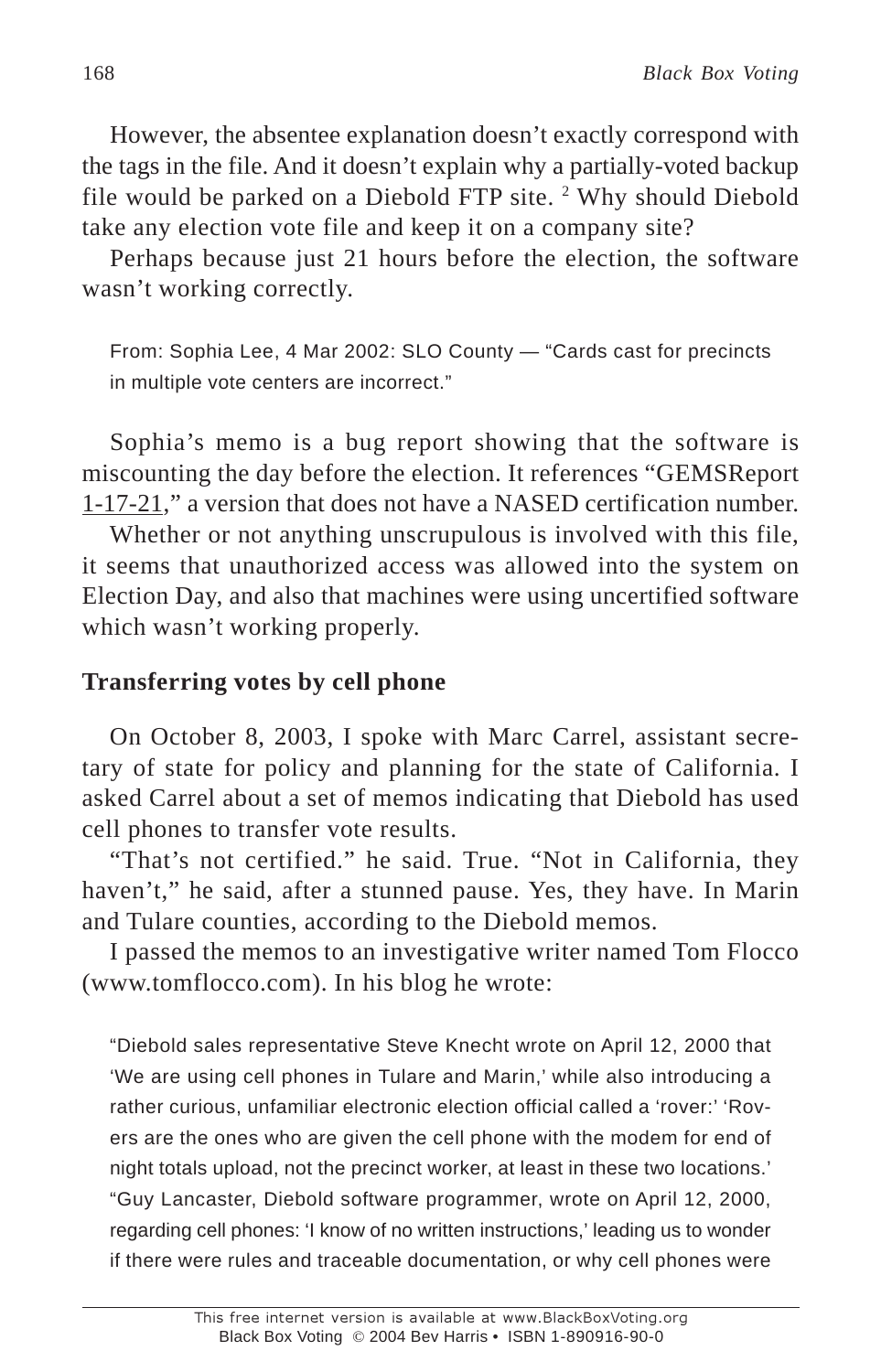being used in the first place. ...

 "[Diebold sales representative Juan Rivera wrote] 'Also, we did not have to dial the phone manually; the AccuVote did that just as if it was connected to the wall jack.' ... So now we have private cell-phones, laptop computers — and rovers, ostensibly uncertified by any government authority.

 "On April 17, 2000, Guy Lancaster wrote more about the Diebold AccuVote internal modem: 'We use what's called 'blind dialing' (ATX0) which means that it'll dial with nothing plugged into it. Thus if the AV won't work without this Dial Tone Emulator, then it's doing something in addition to providing a dial tone.'

Dr. David Dill's webmaster, Greg Dinger, arranged for a friend to assist as an official pollworker. Shortly after the 2003 recall election, Dinger filed this report:

"OK, I have some news," "At the end of the day, the 'head' of the scanner was removed from the base. It was connected to some sort of cell phone for transmitting the results. ... It was wireless. ...

"During the transmission process, errors occurred. The phone apparently reported that a ballot was 'stuck' in the reader. The precinct folks confirmed that this was not the case. There was a phone call placed to some 'support number' which turned out to be a bad number. The lead precinct worker happened to have another phone number, reached some unidentified (to my friend) person, and eventually resolved the issue after a lengthy delay. ...

" ... The precinct leader was provided a cordless phone of some sort. At the end of the day, she pulled the scanner out of the base and moved it to a table. Then the phone was attached (as I understand it) with a short cable. I do not believe the unit was built into the scanner, nor was it connected during the day." 3

Yeesh. A well-financed operation can penetrate the voting system with the right equipment and the correct information. Cell phones connect to the access tower with the strongest signal. It is relatively easy, though not inexpensive, to set up a rogue access tower. If you do, this cell phone will automatically communicate with you. You could connect the call to your own GEMS server, load the real results, modify them and then call up the real GEMS server to upload your results.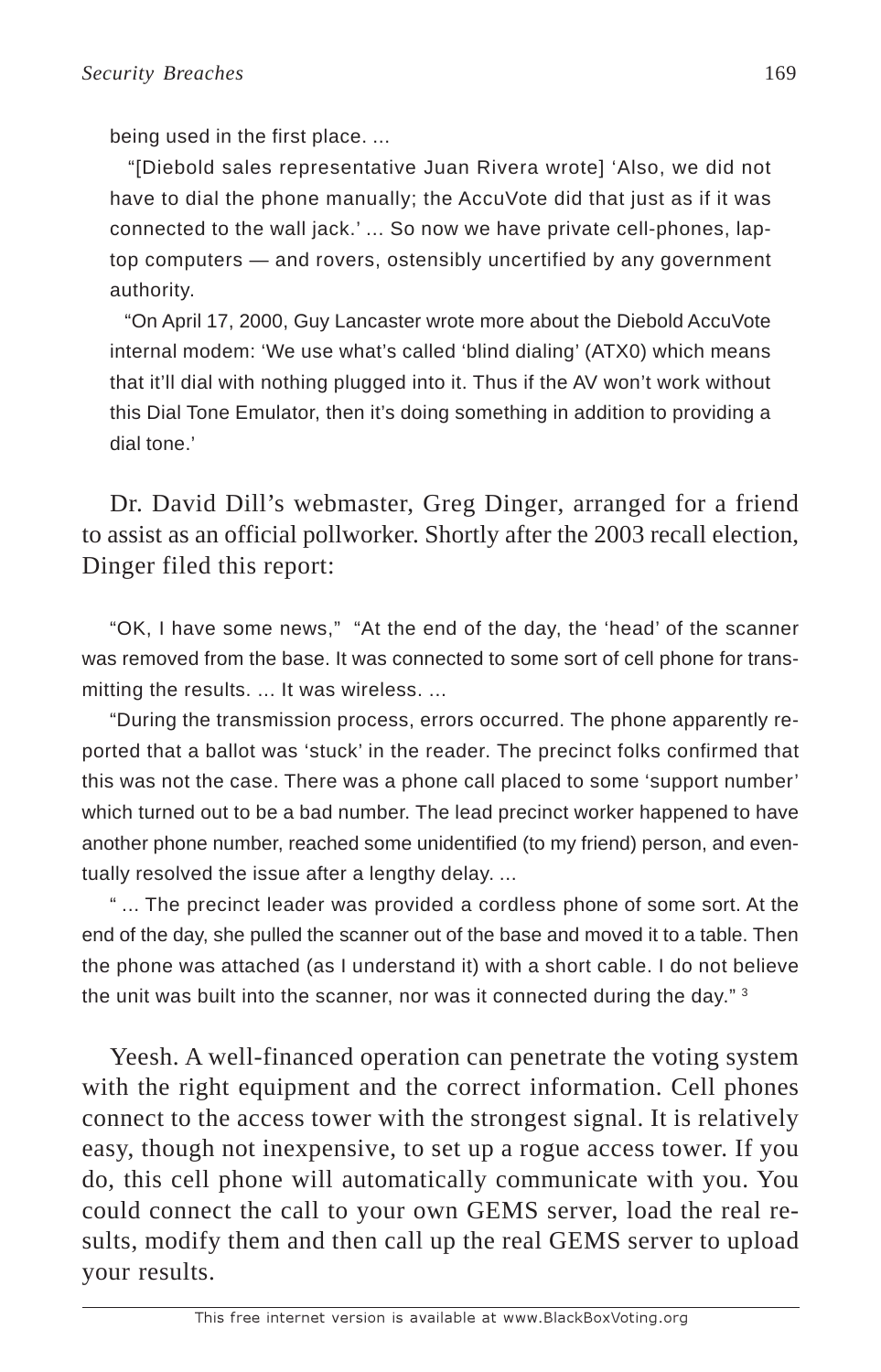#### **Volusia County, Florida:**

John Ellis, hired as an analyst for Fox TV News, knew exactly the margin needed to call the 2000 presidential race for George W. Bush. He was privy to the Voter News Service data, and he spoke several times during the evening to his two cousins: Jeb and George W. Bush.

At 2:09 a.m., the required vote margin appeared from Volusia County, Florida. At 2:10 a.m., this margin was enhanced by a 4,000 vote bump in Brevard County, and at 2:16 a.m., Ellis called the race for George W. Bush. Within four minutes, NBC, CBS and ABC followed suit.<sup> $5$ </sup>

Precisely the right margin appeared on a Volusia County machine (Global Election Systems, now Diebold), amplified by a Diebold/ Global Election Systems machine in Brevard County. Unfortunately, these vote totals were incorrect and soon disappeared, along with a "card no. 3" which helped to create them.

If Al Gore had publicly conceded on election night, would we ever have learned that these votes were bogus? Would there have been a recount, and could the "Help America Vote Act" have passed, triggering the rush to touch-screen machines?

We'll never know, but thanks to an internal CBS report and a memo written by Talbot Iredale, vice president of research and development at Diebold Election Systems, we now know that the unexplained replacement of a set of votes on a Diebold optical-scan machine in Volusia County triggered a premature private concession from Al Gore to George W. Bush and resulted in TV networks' erroneously calling the election for Bush instead of deeming it too close to call. The final "offical" tally showed Gore losing by 527 votes, though the hand recount stopped by the Supreme Court later gave the election to Gore.

Fox News Network, 29 November 2000: Brit Hume, host: " ... It seems a broken computer modem and a faulty memory card were culprits in the erroneous election-night call of George W. Bush as the Florida winner ... computers with a bad memory card caused it to appear for a time that Al Gore had lost more than 16,000 votes, which seemed to put George W. Bush up by 50,000 — at that stage in the night, an insurmountable margin. Every network saw that as a basis for calling the state for Mr. Bush.  $\ldots$  "  $^6$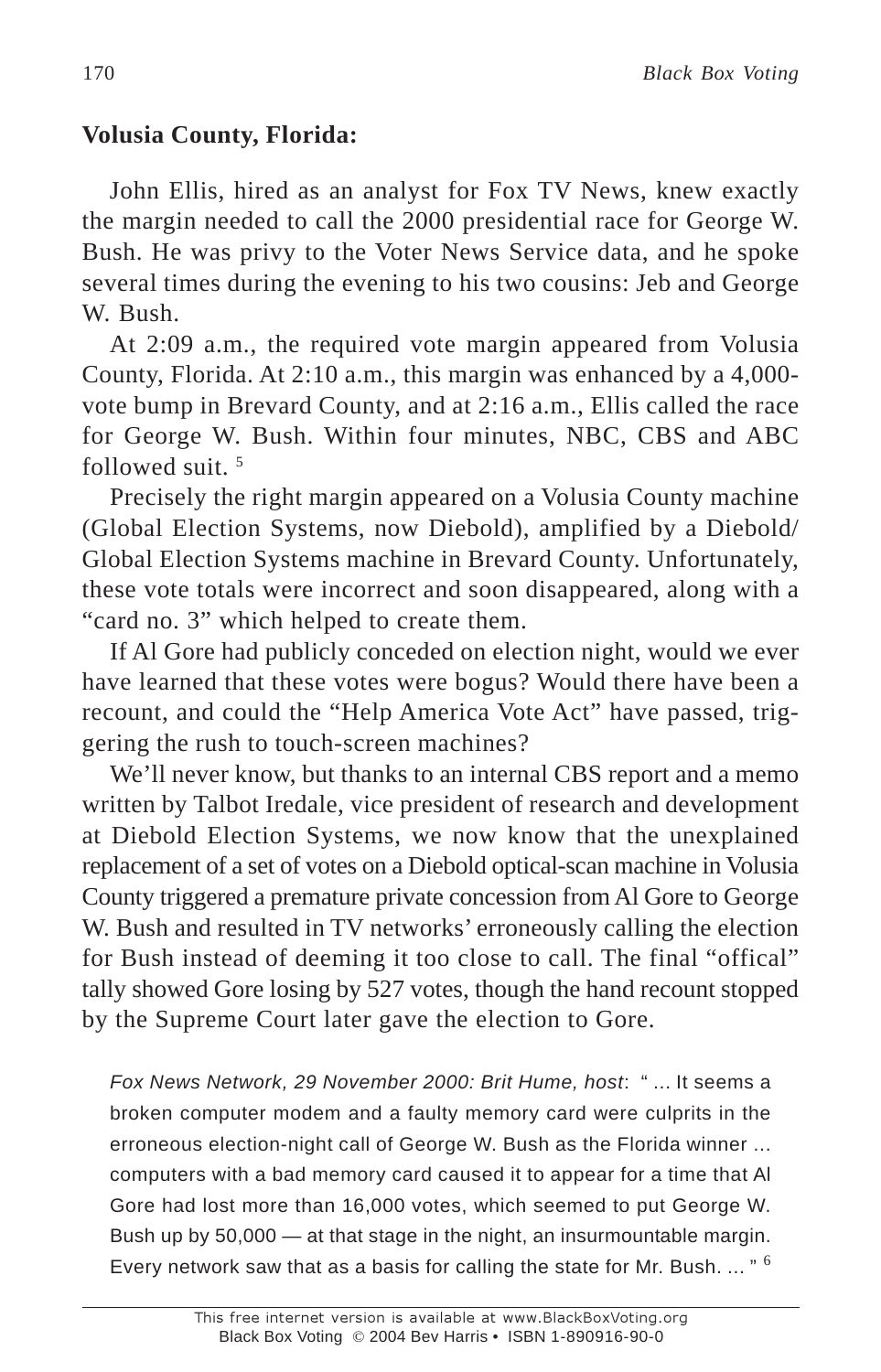Was it a "bad memory card" that produced the 16,000-vote spread? Or is there another explanation? And is it true that these 16,000 mystery votes caused the networks to call the election for Bush?

Let's look at the symptoms of a bad memory card. A memory card, as you'll recall, is like a floppy disk. If you have worked with computers for any length of time, you know that a disk can go bad. When it does, which of the following is most likely:

a) In an Excel spreadsheet that you saved on the "bad disk," is it likely to read a column of numbers correctly the first time: "1005, 2109, 3000 ... " but the second time, replace one of the numbers like this: "1005, 2109, –16,022 ... "?

b) Or is it more likely that the "bad disk" will do one of the following things: Fail to read the file at all; crash your computer; give you an error message; or make weird humming and whirring noises while your computer attempts unsuccessfully to read the disk?

For most of us, the answer is b). But according to news reports, the official explanation from Global Election Systems was that a "bad memory card" reported votes correctly in every race except the presidential race, where it changed Gore's total to minus 16,022.

This kind of explanation gets my nose twitching. Really? Is that what a "bad memory card" does? If so, how many "bad memory cards" have been out there changing vote totals, unbeknownst to voters?

If the symptom of a corrupted memory card was arbitrary votechanging, as explained to the media in Volusia County, we'd be in real trouble — according to Diebold sales representative Steve Knecht in a March 24, 2000, memo: "*Cards were corrupted throughout California at a rate exceeding our normal 1 in 100 that we've been seeing. Marin is now up to 8 cards corrupted out of 114*."

 With these numbers, we'd better hope that the symptoms do *not* include randomly changing the vote totals.

According to an exchange between principal engineer Ken Clark and Donna Daloisio, who was systems administrator for Supervisor of Elections Gertrude Walker in St. Lucie County, Florida, the following symptoms typify a corrupt memory card:

When beginning to upload results the following message appears: "*Please re-insert memory card*." If you take the memory card out and put it back in, you are likely to see this error: "*Pct data error*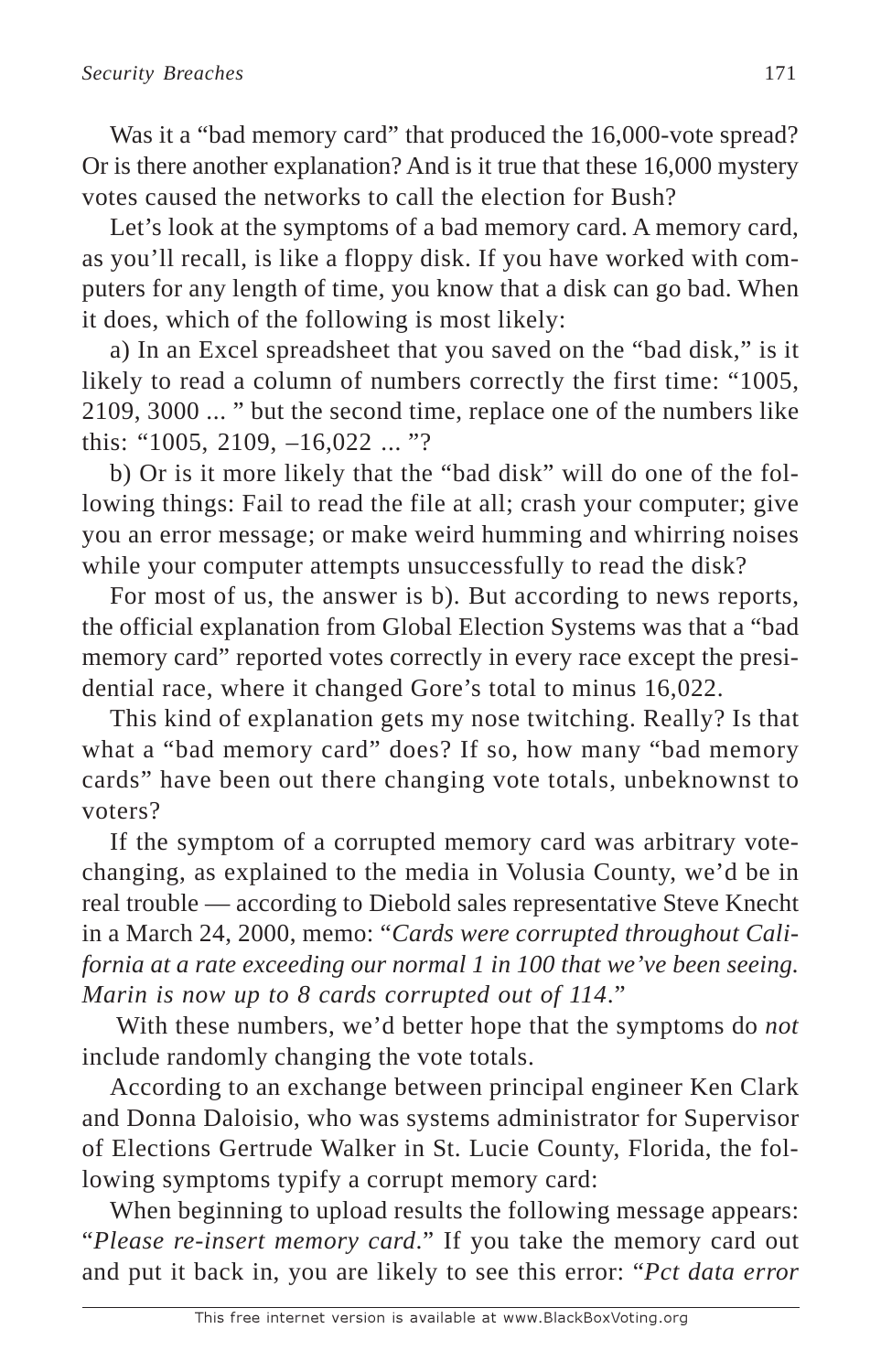*OK to continue?"* If you say yes, this message appears again: "*Please re-insert memory card*."

When Daloisio described these symptoms, principal engineer Ken Clark shot back this diagnosis: "*Garden variety corrupt memory card*."

The Diebold memos reveal that the story given to the media about Volusia County's sudden vote discrepancy isn't quite the whole story.

On January 17, 2001, Volusia County employee Lana Hires asked the technical staff at Global Election Systems for help. She was being put on the hot seat over Al Gore's strange tally of negative 16,022 votes.

"I need some answers!" she wrote. "Our department is being audited by the County. I have been waiting for someone to give me an explanation as to why Precinct 216 gave Al Gore a minus 16022 when it was uploaded. Will someone please explain this so that I have the information to give the auditor instead of standing here 'looking dumb.' "<sup>7</sup>

Global Election Systems' John McLaurin tossed the hot potato to Sophia Lee and Talbot Iredale. "Sophia and Tab may be able to shed some light here, keeping in mind that the boogie man may me *[sic]* reading our mail.\* Do we know how this could occur?" 8

Talbot Iredale, senior vice president for research and development, explains: "Only the presidential totals were incorrect." Iredale then hits us with this bombshell: 9

"The problem precinct had two memcory [sic] cards uploaded. The second one is the one I believe caused the problem. They were uploaded on the same port approx. 1 hour apart. As far as I know there should only have been one memory card uploaded."

*Where did this second card come from?* Iredale then gives a cursory nod to the official explanation given to the media:

"Corrupt memory card. This is the most likely explaination [sic] for the problem but since I know nothing about the 'second' memory card I have no ability to confirm the probability of this."

#### *Again, where did the second card come from?*

"Invalid read from good memory card. This is unlikely since the candidates

\*That's a damn curious remark!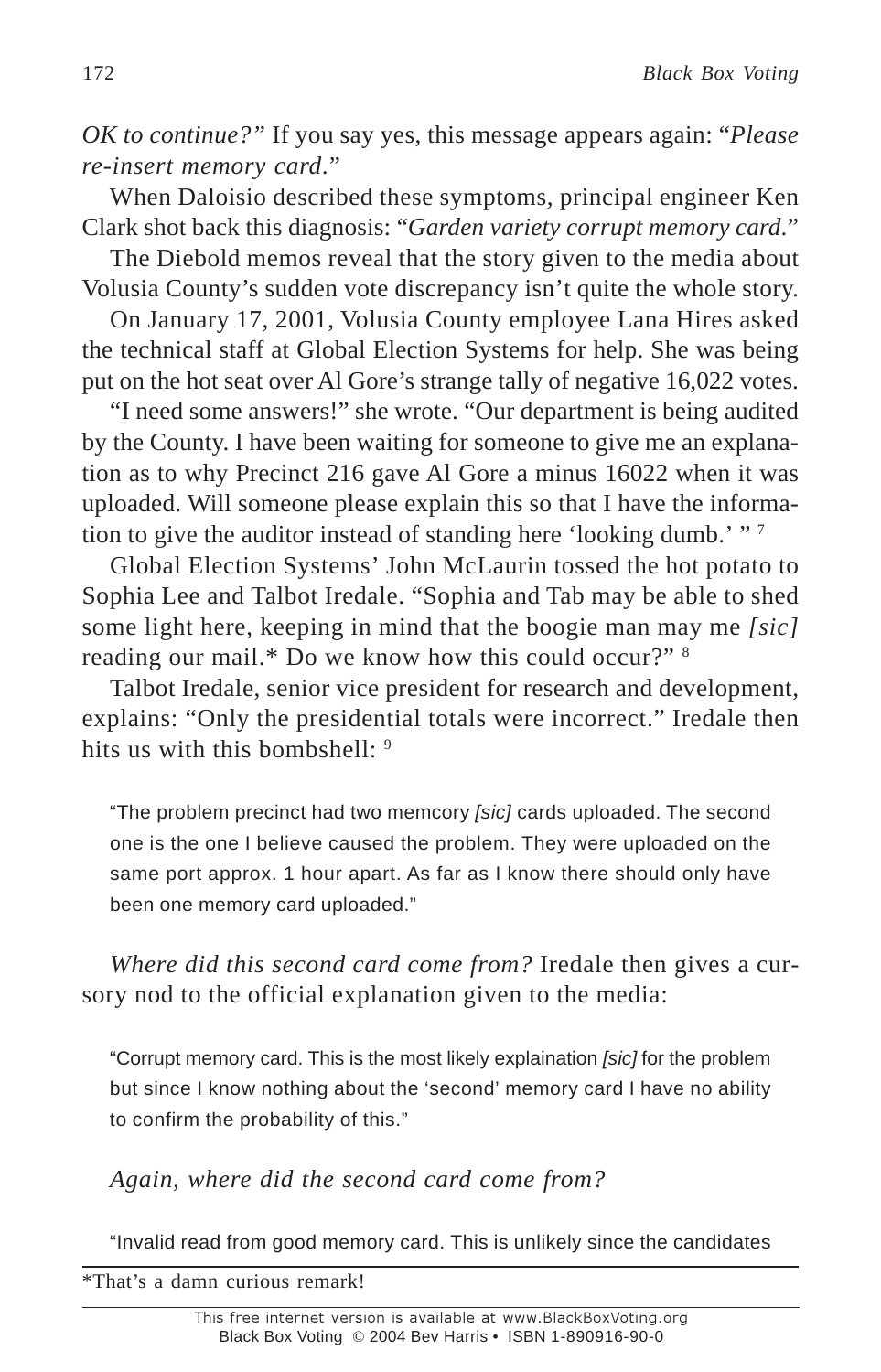results for the race are not all read at the same time and the corruption was limited to a single race. There is a possiblilty that a section of the memory card was bad but since I do not know anything more about the 'second' memory card I cannot validate this."

*There's that pesky second card again.* He then suggests that perhaps the second card might have been — well — another way to say this would be "election tampering," I guess:

"Invalid memory card (i.e. one that should not have been uploaded). There is always the possiblity that the 'second memory card' or 'second upload' came from an un-authorised source."

## *So, who is investigating this unauthorized source?*

"If this problem is to be properly answered we need to determine where the 'second' memory card is or whether it even exists.

#### *But it turns out that this second card did exist:*

"I do know that there were two uploads from two different memory cards (copy 0 (master) and copy 3)."

#### *There were two uploads from two different cards.*

- The votes were uploaded on the same port about 1 hour apart.
- Only one memory card was supposed to have been uploaded.
- "Copy 0" uploaded some votes.
- "Copy 3" replaced the votes from "Copy 0" with its own.
- Iredale believes the second one is the one that caused the problem.
- The "problem": 16,022 negative votes for Al Gore

We know that the "problem" was noticed and corrected. An election worker noticed Gore's votes literally falling off the tally, and the number of votes in Precinct 216 was totally out of whack. Eventually, a manual recount was done. No harm, no foul?

That depends on how you look at things. I found a report called "CBS News Coverage of Election Night 2000: Investigation, Analysis, Recommendations prepared for CBS News." 10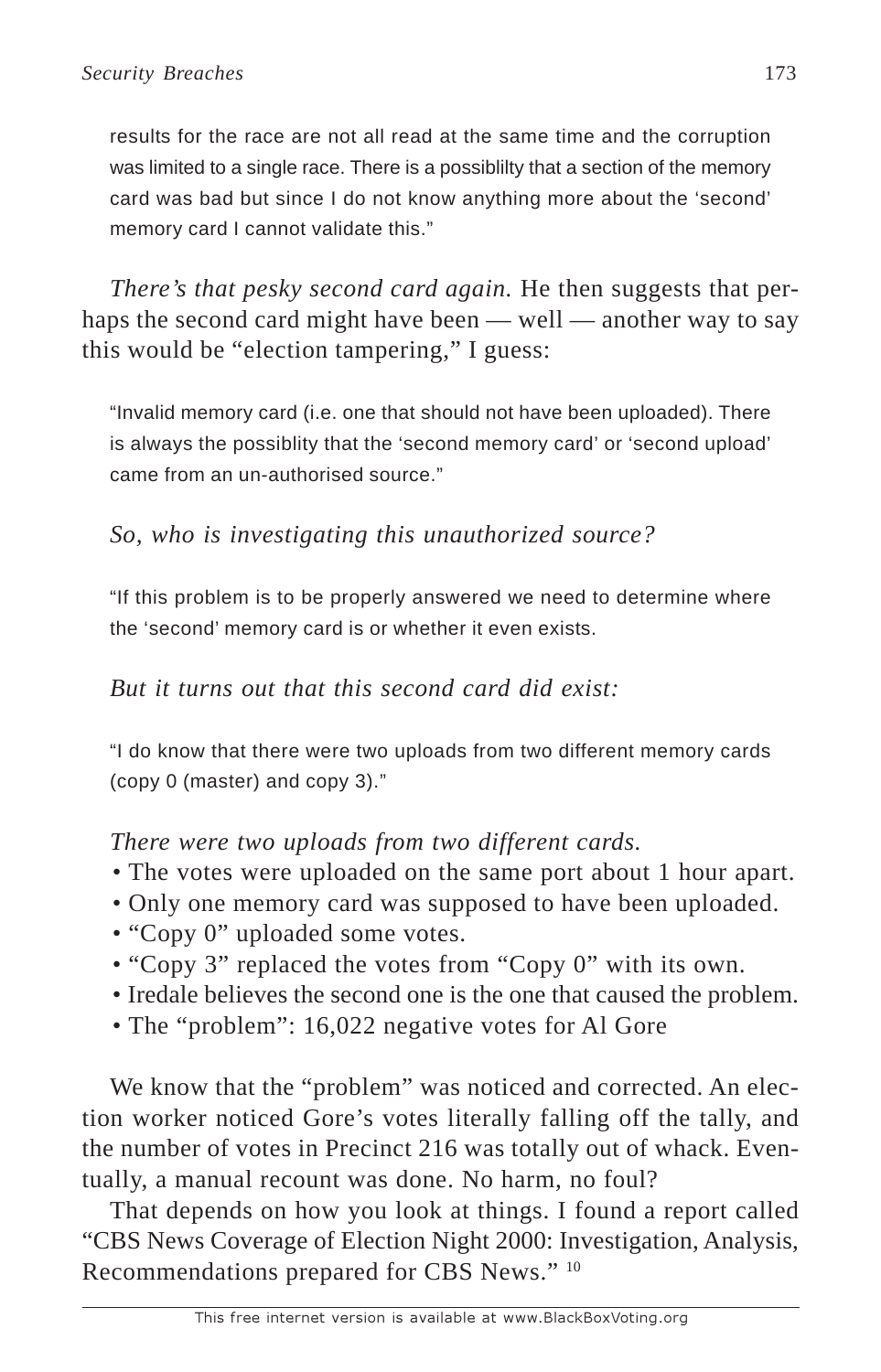"It would be easy to dismiss the bizarre events of Election Night 2000 as an aberration, as something that will never happen again," the report begins. " ... But, this election exposed flaws in the American voting system, imperfections mirrored in television's coverage of the election results."

Yes. This election exposed flaws, but the imperfections were not really quite "mirrored" in television's coverage of the results. A more apt metaphor would be that the imperfections exposed the tip of an iceberg and then, with the HAVA bill, everyone in America decided to buy a ticket on the *Titanic*.

It is, as one of the computer scientists I've talked with likes to say, like "The Amazing Randi." Don't look there — look here! An illusion. Ridicule the dangling chads. Voter News Service blew it. Don't worry, we caught that crazy error of minus 16,022 votes, it made no difference. We'll give you the Help America Vote Act (HAVA) and promise \$3.8 billion (much of which may never materialize) to prevent this fiasco from ever happening again.

Look over here: Chads are bad. Look over there: Let's vote on a black box!

Don't look there: No one paid much attention to the optical-scan machines, which, we now know from Greg Palast's research, used different settings depending on whether you were in a minority district or an affluent suburb. White? Suburban? Set the machine to provide an error message if the ballot was overvoted, so the voter can correct it. Minority? Poor? Accidental overvotes discarded, thank you. Back that up with statistics, of course: "Too dumb to vote." 11

While we fixated on a butterfly ballot, no one asked about the GEMS program, or demanded to see "card number 3" from Volusia County, or asked who made this card and how it got past all the election procedures and physical security, or whether any other counties had a card number 3.

Here is a chronology of how the election was called for Bush. You decide whether card number 3 made a difference: <sup>12</sup>

*7:00 PM:* CBS News' estimate, based upon exit-poll interviews, shows Gore leading Bush by 6.6 percentage points.

*7:40 PM:* Voter News Service (VNS) projects Florida for Gore.

*7:48 PM:* NBC projects Florida for Gore.

*7:50 PM:* CBS projects Florida for Gore.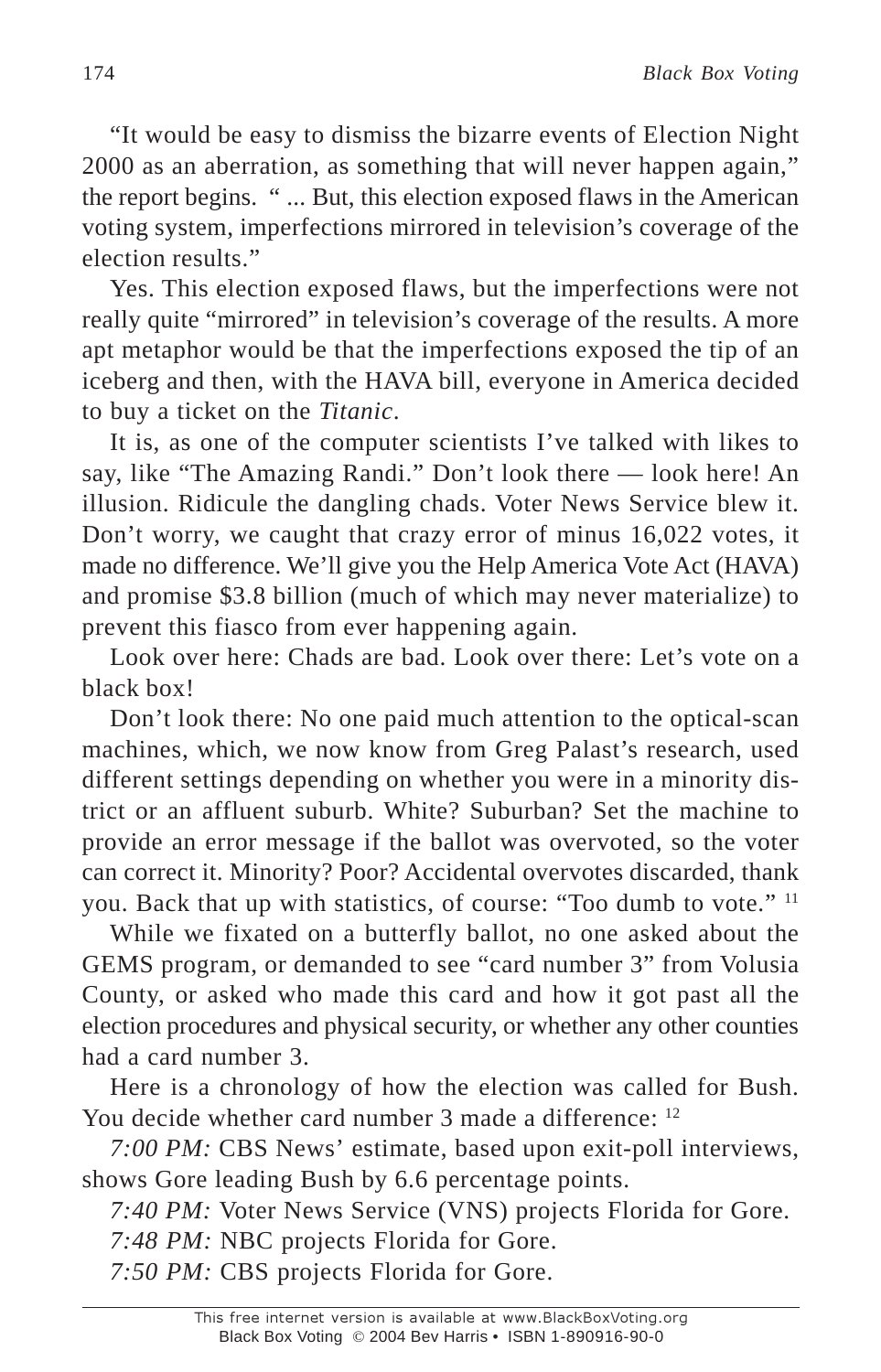*7:52:32 PM:* VNS *calls* Florida for Gore.

*8:10 PM:* CBS News analysts recheck the Florida race and feel even more confident about the call for Gore.

*9:00 PM:* A member of the CBS News Decision Team notices a change in one of the Florida computations. One of the estimates, the one based solely on tabulated county votes (voting-machine results rather than exit polls) is now showing a Bush lead.

*9:07 PM:* VNS reports vote data from Duval County that put Gore in the lead. This was then deemed to be an error.

*9:38 PM:* VNS deletes the Duval County vote from the system. Gore's total in Florida is reduced by 40,000 votes.

*10:00 PM:* CBS withdraws the Florida call for Gore.

*10:16 PM:* VNS retracts its Florida call for Gore.

At some point between 10:16 p.m. and 1:12 a.m., Bush took the lead. *1:12 AM:* Associated Press, which collects its numbers separately from VNS, shows the Bush lead dropping. VNS differs. Correspondent Ed Bradley begins warning people in the CBS studio of irregularities.

*1:43AM:* Bradley points out that more than 30 percent of the vote is still uncounted in Dade and Broward counties, Democratic strongholds.

*1:48 AM:* Bradley does the math: "Bush is ahead by 38,000 votes. And still out there, about 5 percent of the vote is still out, 270,000 votes. So that's a big chunk of votes." Bradley seeks more information from the AP wire and from CBS News correspondent Byron Pitts.

*2:00 AM:* According to VNS, Bush leads by 29,000 votes. Heavily Democratic counties have not weighed in yet. Ed Bradley is talking about the AP reports, but CBS is not using that information.

*2:09 AM:* VNS adds Volusia County's incorrect numbers to its tabulated vote. This change increases Bush's VNS lead to 51,000 votes.

*2:09:32 AM:* Bradley sounds an alarm, but no one pays attention: "Among the votes that aren't counted are Volusia County. Traditionally they're … one of the last counties to come in. That's an area that has 260,000 registered voters. Many of them are black and most of them are Democrat."

*2:10 AM:* Brevard County omits 4,000 votes for Gore.

Bush's lead in the VNS count includes 16,000 negative votes for Gore and unspecified other voting problems such that Bush's lead appeared to increase by 20,000 votes in Volusia (plus the 4,000 missing from Brevard).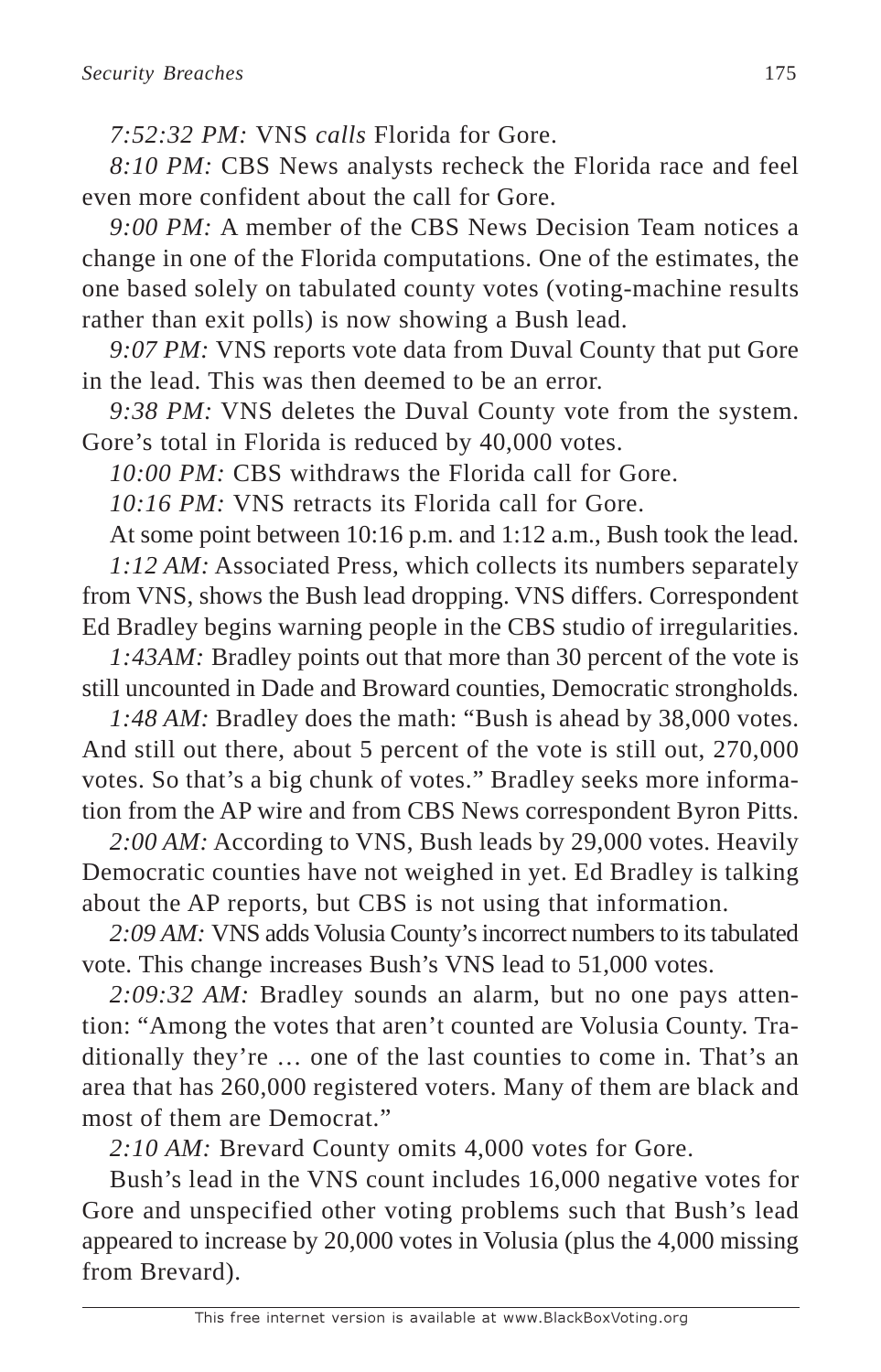According to the CBS News report: "These 24,000 votes would have nearly eliminated the 30,000-vote final Bush margin the CBS News Decision Desk has estimated. There would have been no call if these errors had not been in the system."

*2:16 AM:* John Ellis calls Florida for Bush.

*2:16 AM:* NBC calls Florida for Bush.

*2:16 AM:* The AP lead for Bush drops by 17,000 votes, to 30,000. This 17,000-vote drop, occurring in only four minutes, is a Volusia County correction. But VNS does not use the correction, and no one at CBS is listening to Ed Bradley or watching the AP wire.

*2:16:17 AM:* Dan Rather talks with Bradley about the large number of votes still out in Volusia County.

*2:17:52 AM:* CBS calls Florida for Bush.

*2:20 AM:* ABC calls Florida for Bush.

*2:47 AM:* The AP reports that Bush's lead has dropped to 13,934.

*2:48 AM:* VNS still shows the Bush lead at 55,449.

*2:51 AM:* VNS corrects part of its Volusia error, and Bush's lead drops to 39,606.

*2:52 AM:* The AP reports the Bush lead down to 11,090.

*2:55 AM:* Palm Beach County weighs in with a large number of votes, and VNS reports the Bush lead down to 9,163.

*3:00 AM:* Rather preps viewers for a Gore concession speech: "We haven't heard yet from either Al Gore or from the triumphant Governor Bush. We do expect to hear from them in the forthcoming minutes."

*3:10–3:15 AM:\** Al Gore telephones Mr. Bush to concede.

*3:10 AM:* CBS begins investigating the VNS numbers. It also, finally, begins watching numbers from the AP. CBS also looks at the Florida Secretary of State's Web site. The three sets of numbers don't match, but all of them indicate the race is much closer.

*3:32 AM*: From 3 a.m. until now, there is much talk about the expected Gore concession speech.

*3:30-3:45 AM*:\*\* Gore boards a motorcade for a 10-minute journey to War Memorial Plaza in Nashville, Tennessee, to deliver a concession speech to the nation.

*3:40 AM*: Bush's VNS lead drops to 6,060 votes.

<sup>\*</sup> At this point I have drawn the timeline from three sources: CBS report, an Agence France-Presse  $^{13}$  (\*) report, and Dow Jones News  $^{14}$  (\*\*). The events reported after 3 a.m. sometimes differ by a few minutes between these reports.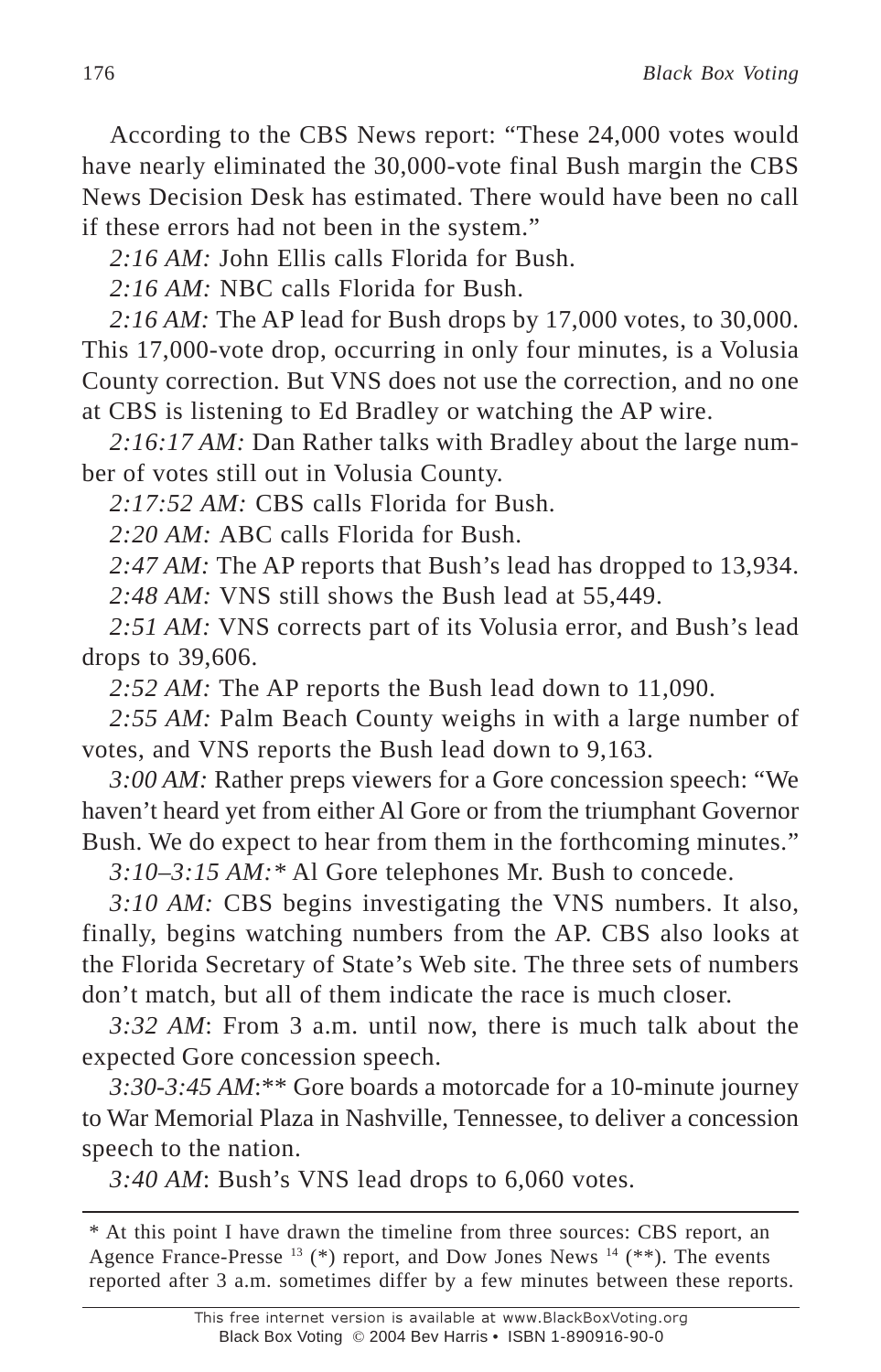Around this time, Gore Campaign Chairman William Daley places a call to CBS News President Andrew Heyward. Daley asks whether CBS is thinking about pulling back its call for Bush. Heyward wants to know what Gore is planning to do.

According to the CBS report, "Daley says, 'I'll get right back to you,' hangs up and does not call back.

*When the lead is down to 6,000 votes, Daley asks whether CBS is thinking about pulling its call for Bush. The answer is they want to know what Gore is planning to do. Is it just me, or does this response bother you?*

*3:48 AM*: "Rather says, 'Now the situation at the moment is, nobody knows for a fact who has won Florida. Far be it from me to question one of our esteemed leaders [CBS management], but somebody needs to begin explaining why Florida has now not been pulled back to the undecided category. ... A senior Gore aide is quoted by Reuters as confirming that Gore has withdrawn [his] concession in the U.S. President race."

*3:45-3:55 AM:*\* Two blocks away from the plaza, Gore field director Michael Whouley pages traveling chief of staff Michael Feldman to tell him the official Florida tally now shows Bush up by just 6,000 votes, with many ballots left to be counted. By the time the Gore motorcade reaches the plaza, according to Agence France-Presse, he is down by fewer than 1,000 votes. Gore did not, then, give the speech he had planned to give. Instead he consults with his staff.

*3:57 AM*: According to CBS, the Bush margin has narrowed to fewer than 2,000 votes. CBS News President Heyward orders that CBS News retract the call for Bush.

*By 4:05 AM*: The other networks have rescinded the call for Bush.

*4:10 AM*: According to CBS, Bush's lead drops to 1,831 votes, which is roughly where it remains until the first recount.

*4:30-4:45 AM*:\*\* Gore makes a second telephone call to Bush to retract his concession, saying that he is waiting for all the results from Florida.

*5:05 AM*:\*\* A Florida election official announces a recount, with the two candidates separated by a few hundred votes.

According to the CBS report, "the call for Bush was based en-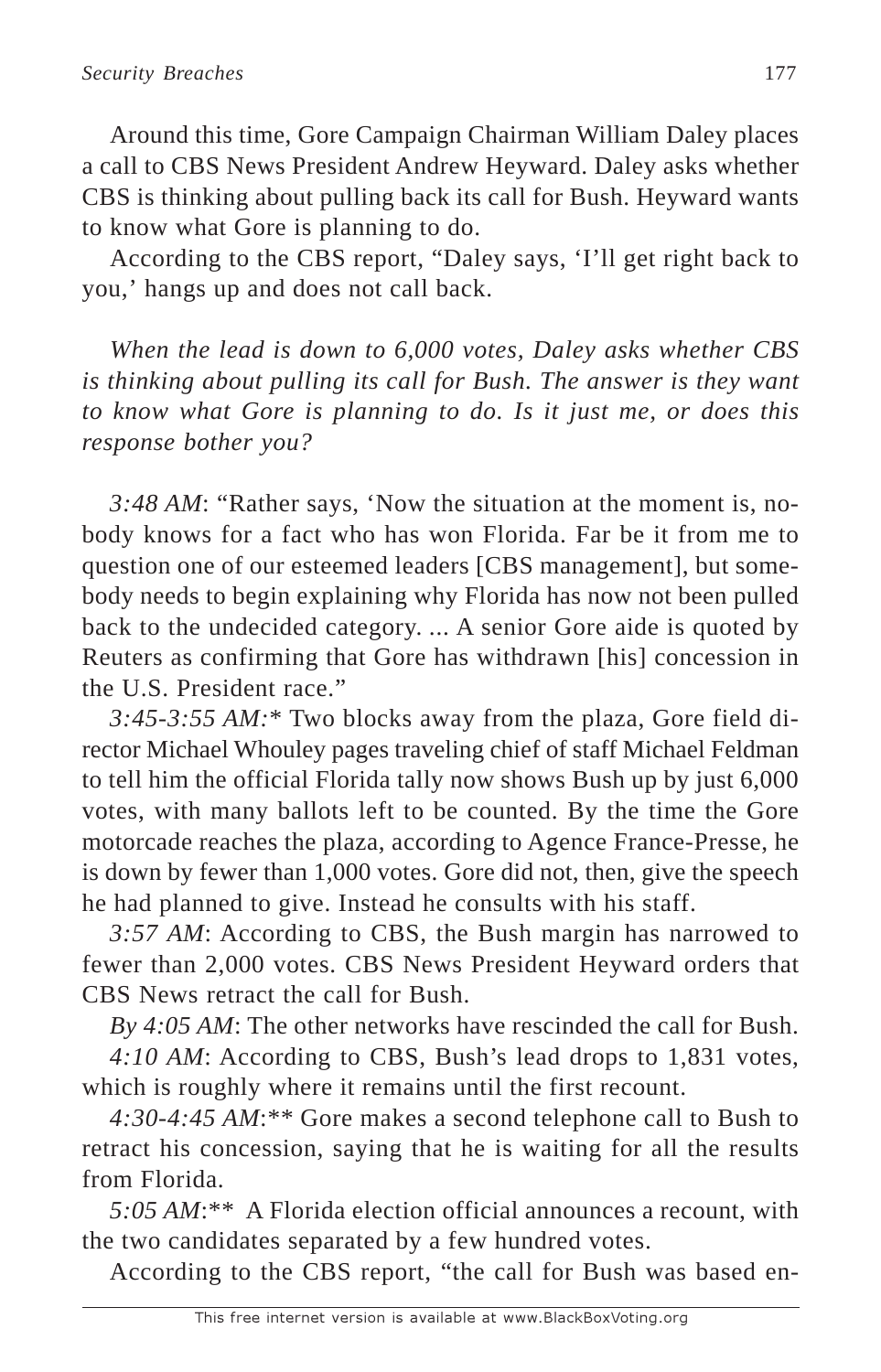tirely on the tabulated county vote. There were several data errors that were responsible for that mistake. The most egregious of the data errors has been well documented. Vote reports from Volusia County."

Four thousand votes for Gore were omitted from the tabulation in Brevard County, and in Volusia, 4,000 votes were erroneously counted for Bush and 16,022 negative votes were recorded for Gore.

"The mistakes ... which originated with the counties, were critical," says the report. "They incorrectly increased Bush's lead in the tabulated vote from about 27,000 to more than 51,000. Had it not been for these errors, the CBS News call for Bush at 2:17:52 AM would not have been made."

If you strip away the partisan rancor over the 2000 election, you are left with the undeniable fact that a presidential candidate conceded the election to his opponent based on results from a second memory card (card #3) that mysteriously appears, subtracts 16,022 votes, then just as mysteriously disappears. If this isn't disturbing enough, consider these three points:

- 1) We don't know whether this was an isolated incident. It may have occurred elsewhere, but in smaller, less spectacular totals.
- 2) The errors were correctable because paper ballots existed and a 100 percent audit was done.
- 3) The fact that "negative votes" could be applied to a candidate's total demonstrates such a fundamentally flawed software model that it calls into question the competence and integrity of the programmers, the company and the certification process itself.

## **The Diebold Memos**

During the middle of the night on Friday, September 5, 2003, a set of memos leaked into my FTP server. They originally came from a person with inside access to the Diebold server who used an employee I.D. number to obtain and copy them.15 The memos were first leaked to David Allen on July 29, but, because of technical problems, he says he was unable to extract them from their compressed .tar file.

On Saturday, September 6, I downloaded this 15,000-document tarball, found a utility to open it and started reading. I read 7,000 memos and made 300 pages of notes, divided into five categories,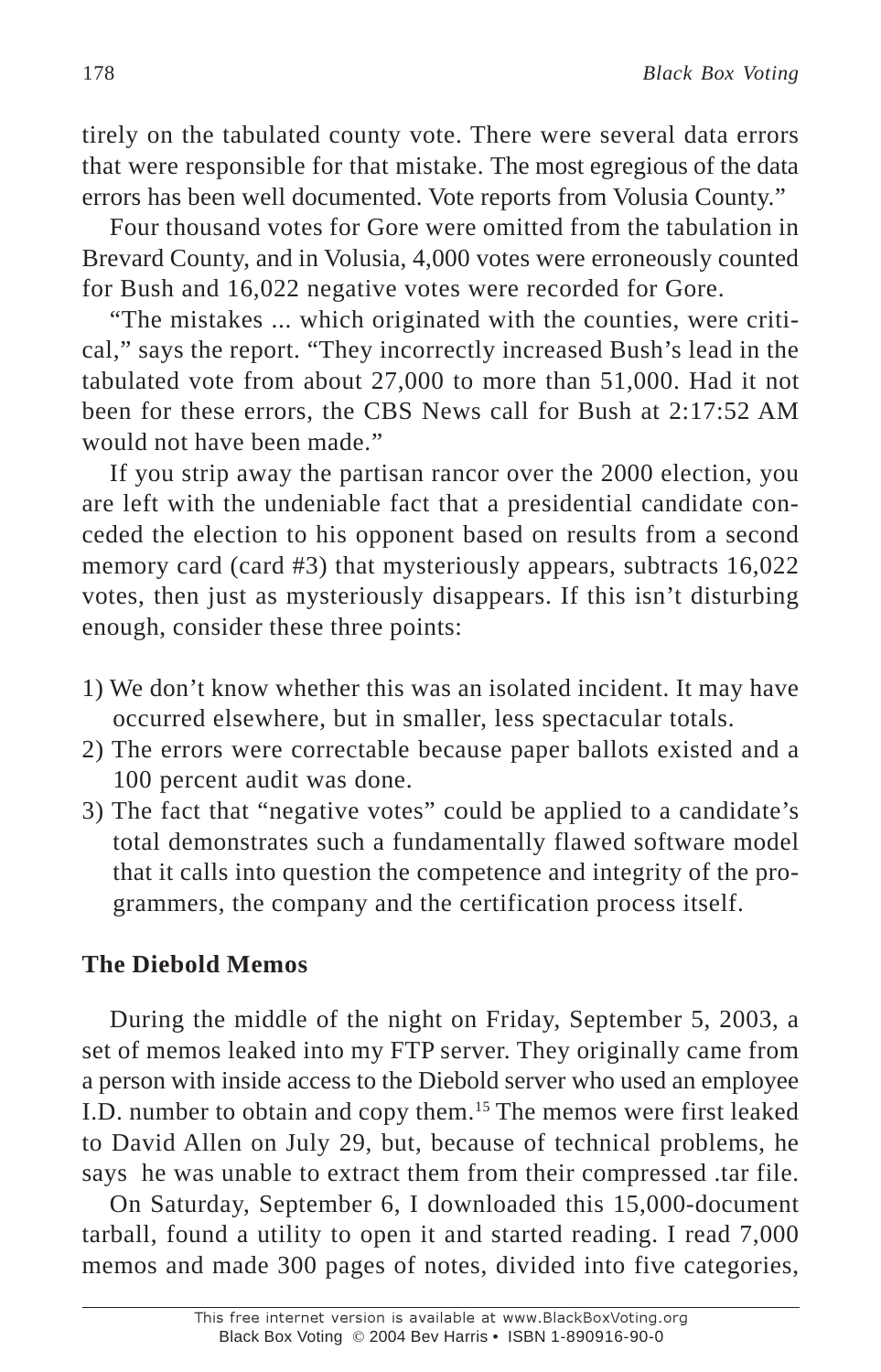and didn't come up for air until Monday, September 8.

What I found was not good.

While the certified version of the voting software sat in escrow at the secretary of state's office, unauthorized versions were being put on the FTP site and, from there, downloaded and installed, overwriting the approved software. The memos documented this.

I therefore did three things. I made a copy of everything and put it into the hands of someone I trust. I burned the memos onto a CD and met face-to-face with a U.S. congressman,<sup>16</sup> who asked questions for 30 minutes, and then took the memos to Washington. And I selected 24 memos that describe the practice of substituting unexamined software for the approved version, and posted them on my Web site.<sup>17</sup>

While writing up my notes on the memos, I discovered a curious thing. I wanted to find out whether the software they were uploading (and using in elections) was certified or not. But for some reason, links to the official certification list had been pulled off both NASED and The Election Center's Web sites. I was able to locate an out-ofdate version but could find nothing current.

The more I hunted, the odder it looked. If this whole system is based on certification, why is it so hard to find out which versions are certified? It should be a simple matter to compare the NASED certification number with the version number used in elections.

Andy Stephenson, a researcher who worked with me on this project, called R. Doug Lewis of The Election Center to ask for the certification list. Lewis hung up on him. I called the Washington State Elections Division and was told someone would have to call me back. No one did. Linda Franz, of Citizens for Voting Integrity-Washington, found one document through an obscure link on the Johnson County, Kansas, Web site. By searching with an Internet tool that archives old Web pages, I found three reports, which had been pulled off the Web.

Looking at every ITA-tested, NASED-authorized version number available leads to only one conclusion: Diebold has been putting unauthorized software into our voting systems.

When Georgia Secretary of State Cathy Cox says of ballottampering, "It would take a conspiracy beyond belief, of all these different poll workers … I don't see how this could happen in the real world," she's dead wrong. If you can slip uncertified software into voting machines, it takes only *one person*, working alone at night.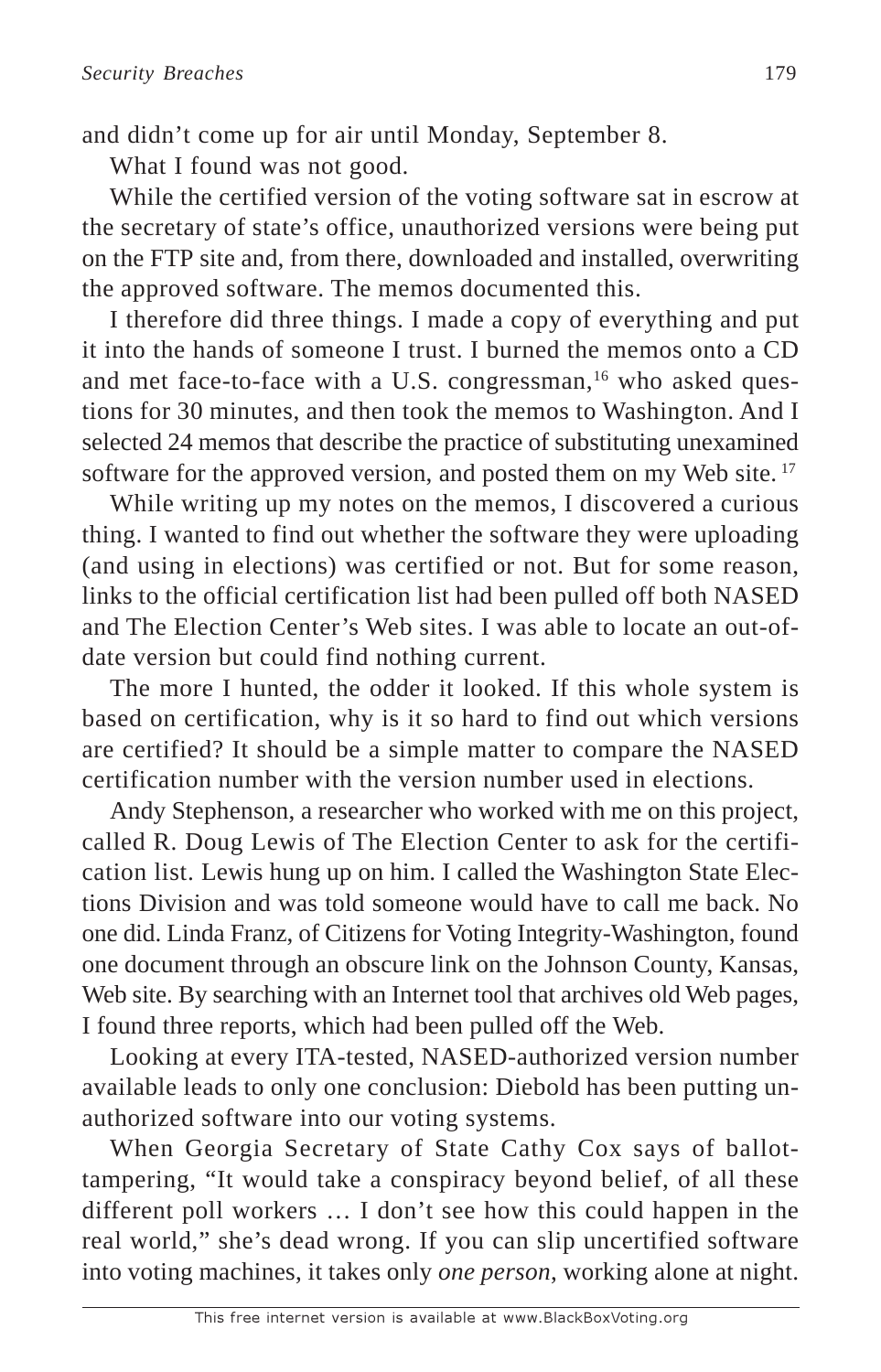The Diebold memos made their first public appearance on BlackBoxVoting.org in the form of 24 memos with a commentary about Diebold's use of uncertified software. Everyone yawned except Diebold, which issued a cease-and-desist.

You might be yawning now. Someone used version 1.18.14 instead of version 1.17.23. *Ho hum*.

Except for this: A programmer never changes a version number unless he changes the underlying computer code. If the versions are never submitted for certification, only the individual who programmed the change knows for sure what he put in there.

Certification is the foundation of the voting industry. Remove it, and the whole house of cards tumbles.

"Maybe they'll say it was just to fix bugs," one reporter suggested. Sure. And they'll say it was just to add features or to create a new report format. And that might all be true, but before you breathe a sigh of relief, let me give you a taste of just how out of control this problem has been:

"As far as we know, some guy from Russia could be controlling the outcome of elections in the United States," Lynn Landes wrote.

Lynn, meet Dmitry Papushin, some guy from Russia. He is one of five Diebold programmers who have been putting programs on the FTP site. Take a look at his memos. What he's doing here is placing uncertified software versions on a Web site, and people are using it.

Underlines represent versions that were never certified, or the implementation of poor security procedures.

18 Jan 2000 memo from Dmitry Papushin: "GEMS 1-14-5 is ready. January 25, 2000 memo from Steve Knecht: "Will all future 1.14x versions be compatible with 1.14.5 if we burn mem cards in San Luis Obispo now?"

15 January 2003 memo from Dmitry Papushin: "Ballot Station 4-3-14 for Windows CE and Windows NT are ready."

10 February 2003 memo from Cathy Smothers: "Can anyone send me the BS CE 4.3.14 .ins file? I have a demo tomorrow and I need this to upgrade the TS units."

From 1999 to 2003, Papushin uploaded more voting-system software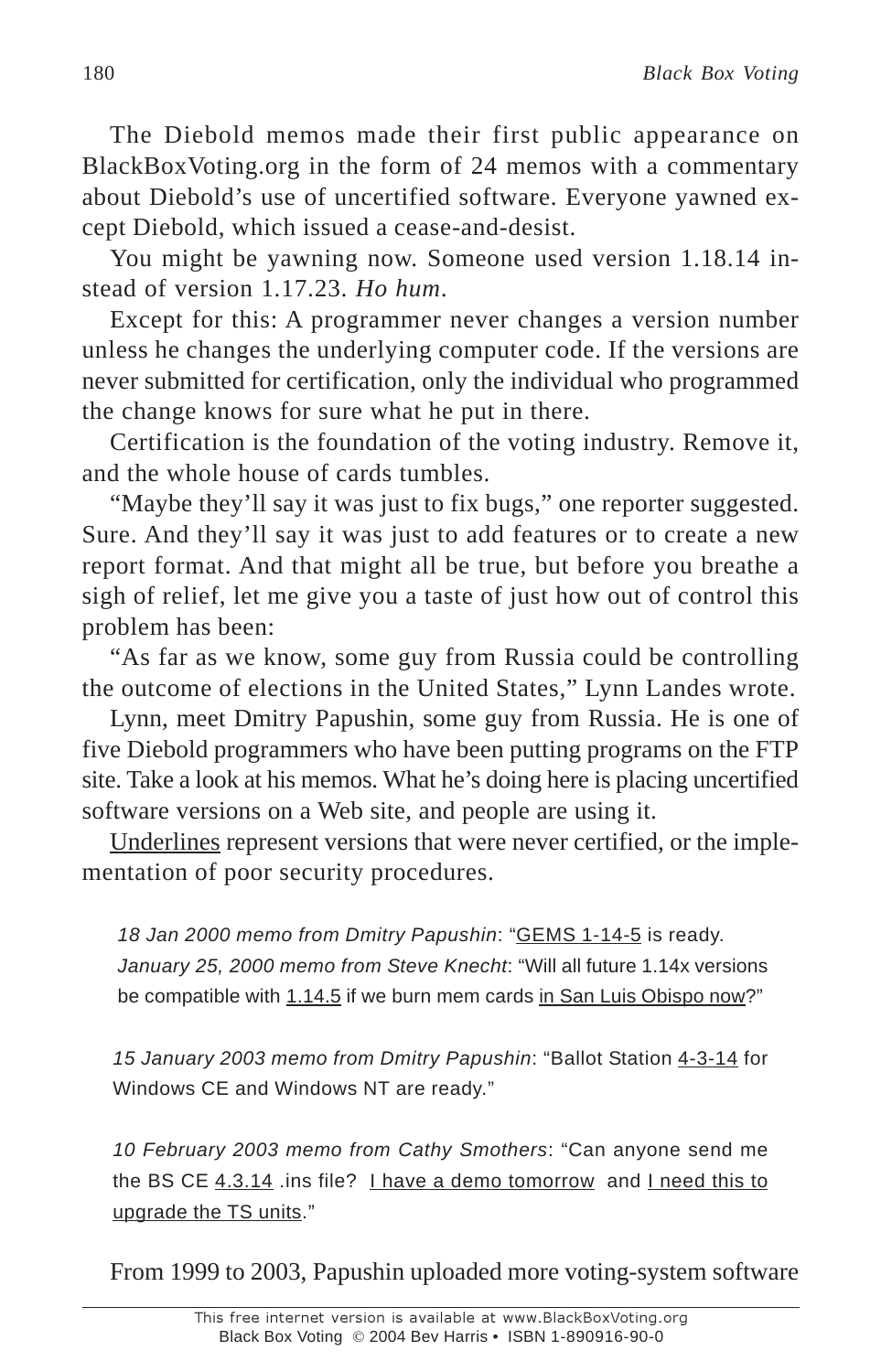onto the unprotected Diebold Web site than any other programmer. Papushin has been a keeper of the passwords and the king of singlesentence memos. He knows the voting-system programming intimately and has uploaded computer code that programs your smart card, captures your votes at the polling place and accumulates and reports them at the county.

His programming skills and his ability to distribute programs to techs and county officials make him a tempting target for bribery. We assume that Dmitry Papushin has integrity and ironclad ethics. But to deter the unscrupulous from making inappropriate solitications to programmers like Papushin, we need to *enforce* regulations which require that only authorized software be used, and we need fraud-deterring audit procedures.

\* \* \* \* \*

To examiners of the Diebold files, Ken Clark has become somewhat famous for his blunt writing and ethical shortcuts. Clark's comments in the touch-screen source code are quite a hoot, though not inspiring of confidence in the touch-screen system:

"the BOOL beeped flag is a hack so we don't beep twice. This is really a result of the key handling being gorped. (WriteIn.cpp,v)

" this is completely screwed up. the iIndex calculations are incorrectly based on nybbles for some unknown reason, and so the offsets are incorrect. This works only because the offsets are also incorrect when the card is read." (VoterCard.cpp,v)

"Reserve place in hell for person who renamed CRace and friends to CRaceKey." (BufferedSocket.cpp,v)

"Add and comment out code to work around bogus -1 in ballot level IDs." (BallotRstDlg.cpp,v)

"this is a sick hack to parse out a jurisdiction from a multi-line election title. The jurisdiction field should be eliminiated altogether and this code removed. This whole section is fairly broken wrt GEMS. GEMS doesn't store the "election information" in any kind of multilingual sense, let alone rich text. For now just stuff the english into all languages." (BuildElecDlg.cpp,v) Deep magic is not working? Tried input of 6 and got back 1" (CIssue.CPP,v) "The scaling stuff is complete voodo.[sic] Trust me or rewrite it to make more sense." (TextCell.cpp,v)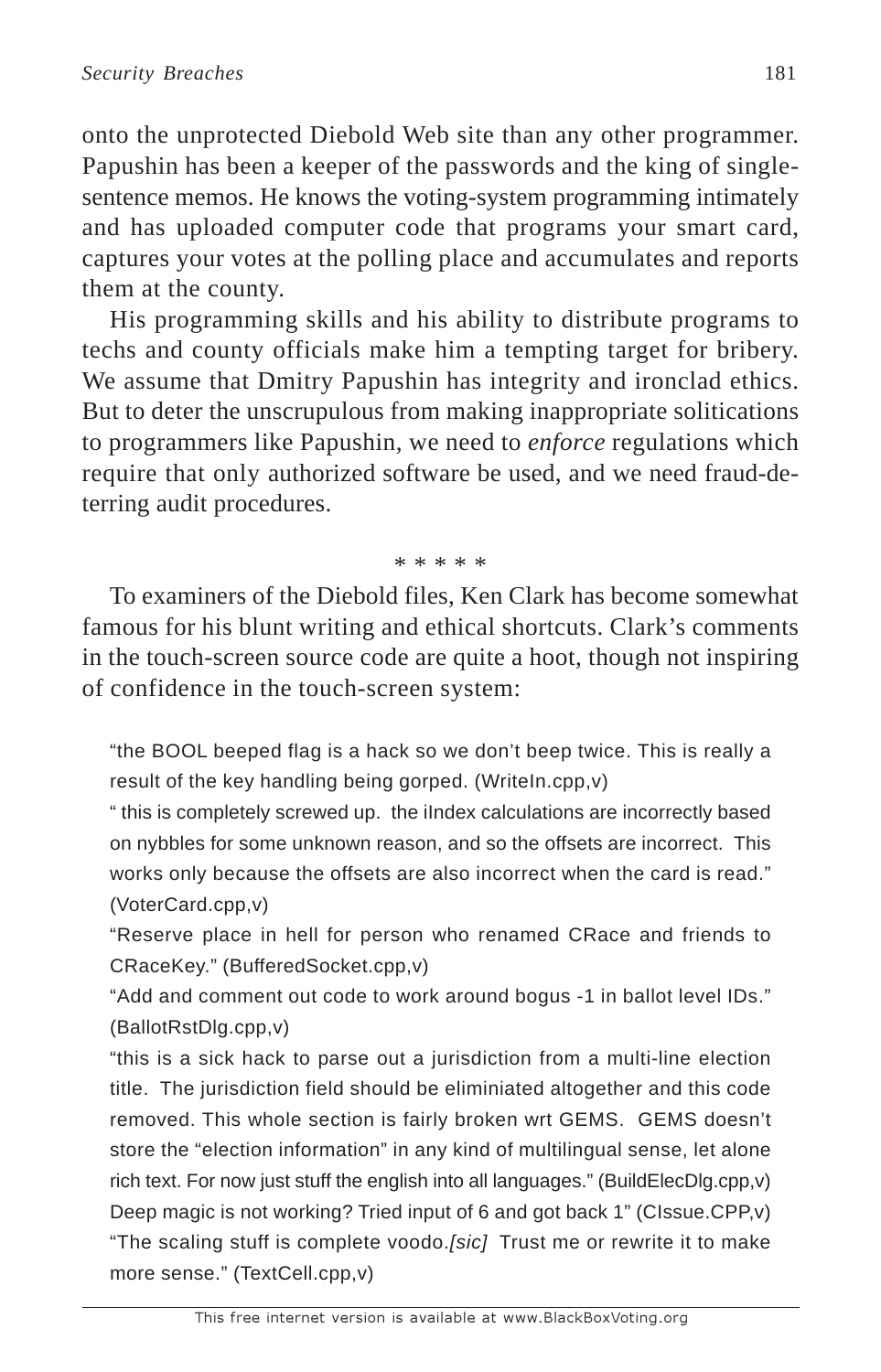"I justify the label by saying the existing code was crap structurally to begin with." (Votercard.cpp,v )

In a July 1999 memo, Ian Piper wrote, "What is GEMS written in?" Clark replied, "GEMS is written in my office."

So Clark programs the GEMS system that accumulates and reports votes from polling places. We have weak and sometimes unenforced procedures for comparing polling-place results with the county tabulations, so the GEMS program is a tempting target.

Clark repeatedly advises field technicians to skirt U.S. election law pertaining to using only certified software versions.

From: Cathi Smothers, June 05, 2000, to Ken Clark: How do I know which version of GEMS (i.e. 1.16.3, 1.16.4, etc.) to use?"

From: Ken Clark, 5 Jun 2000: "... Baring any certification issues, the latest stable release is what you want to upgrade accounts to ... Right now 1.16.latest is considered stable, 1.16.4 being the current release by my mail ... "Its fair to say the nature of this company and business make this process fairly informal, perhaps more so than I would like. Testing releases go out to customers when they shouldn't, and new features get added to stable branches when they shouldn't ... Sometimes a bug slips into a stable branch, in which case its better to ship a version you trust, or wait for it to get corrected ... "The DLL files shipped on the GEMS CD get updated from time-to-time as well ..."

From: Ken Clark, 6 Jul 1999: I hate more than anyone else in the company to bring up a certification issue with this, but a number of jurisdictions require a 'system test' before every election ... That is why the AccuVote displayes [sic] the silly \*\*\* System Test Passed\*\*\* message on boot up instead of "memory test passed", which is all it actually tests. "No argument from me that it is pointless. You could probably get away with a batch file that prints "system test passed" for all I know."

From: Ken Clark, 7 Jan 2000: "\*Any\* testing we can do on 1.14 is a good idea. With the risk of sounding alarmist, 1.14 really needs more testing. Even though much of GEMS looks the same from the outside, the guts changed substantially between 1.11 and 1.14. That's why you see all kinds of things completely unrelated to shadow races broken in the early 1.14 releases."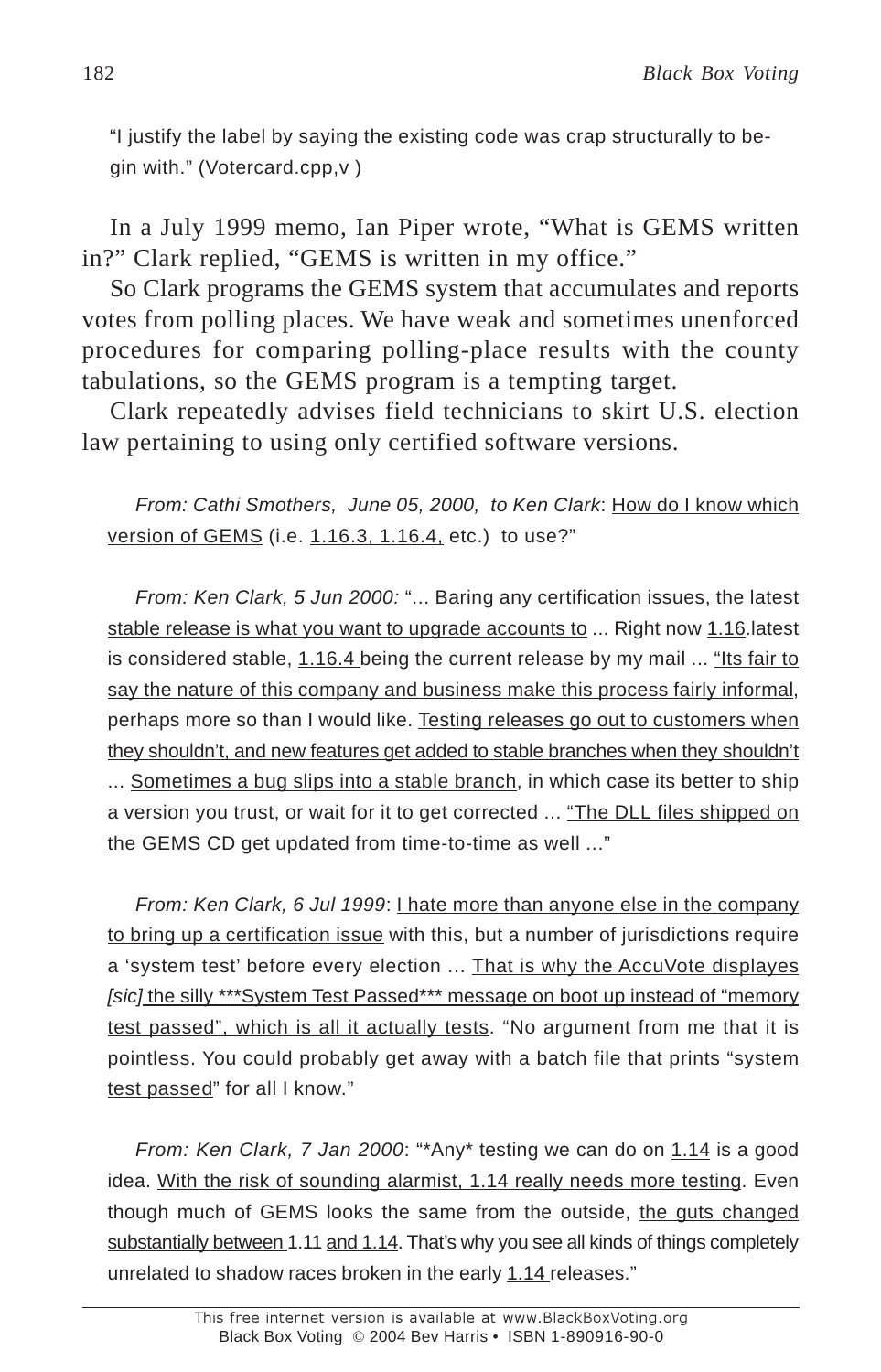From: Steve Knecht, 14 Jan 2000: "Is it the intention of development staff that California March election will be run on some version of 1.14 or will we end up in the 1.15 range ..."

(Answer from Ken Clark, 14 Jan 2000): "Needless to say, the changes were extensive. The paint is still wet ...

\* \* \* \* \*

We know nothing at all about Whitman Lee, another Vancouver programmer who uploads software to the FTP site. His memos consist of fixing bugs and uploading replacement software, which he did three dozen times over a 24-month time period.

#### From: Whitman Lee

"GEMS 1-5-3 is ready to download.

"GEMS has evolved so many times that it breaks some of the pre-election reports..."

"Here is the latest changes since 1.5.8."

"AVTS-3-4-1.zip is up. Here is this short "upgrade" instructions."

"The password for ATTemplate-3-4-1.zip is msd8sdh3isohr."

"GEMS-Reports-1-9-6.zip is ready for download."

"GEMS 1.11.2 is ready."

"The fix will be in GEMS-1-18-9."

\* \* \* \* \*

 Guy Lancaster's specialty is programming the optical-scan system. He has also arranged for uncertified software to enter our optical-scan machines. A lot of it, apparently.

From: Guy Lancaster, 27 Jan 1999: "For those romantics that fell in love with 1.94f, the latest flavor incorporates all the changes made since 1.94f<. This includes the changes in  $1.94q$ , r, s, t\*, and u. Pass your orders on to McKinney. \* Note: The PC 1.94t release was preempted by 1.94u."

From: Guy Lancaster, 25 Feb 1999: "Our latest 1.94 releases have been rushed out to fix a bug that slipped out with 1.94u and 1.94f>. Namely, 1.94u and 1.94f> fail to detect unvoted ballots and therefore cannot return blank ballots ..."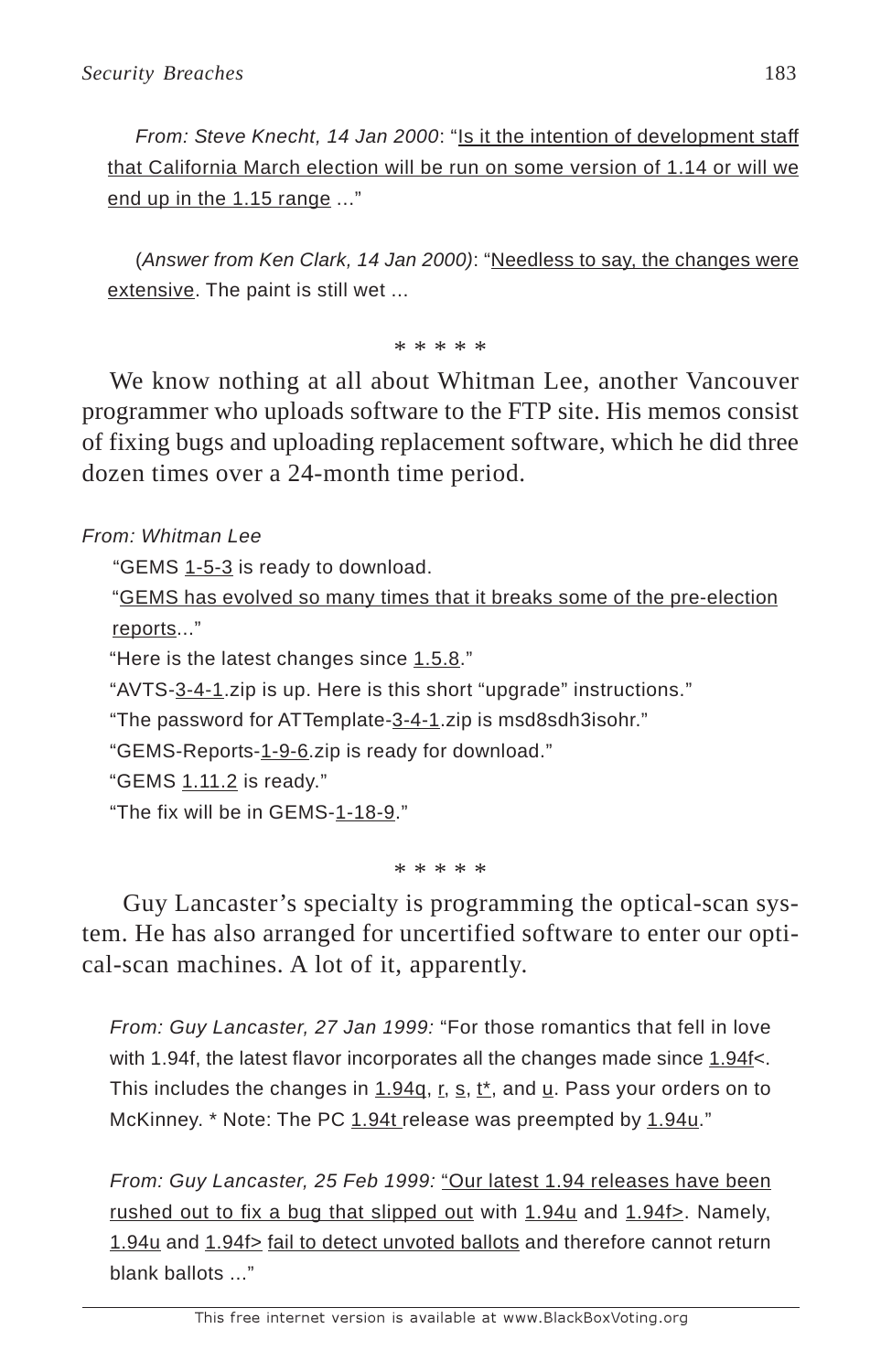From Ken Clark, July 2, 2002: "You have to be careful when talking about 1.94f firmware. There is a symbol after each f that corresponds to the actual release of the firmware. They very probably have a 194f that is in reality r, s, t etc."

From Don Bizmaier, Support services specialist, July 2, 2002: "I am not sure where they came from ... but Jeff Co [Jefferson County] KY uses an "S" chip in the Absentee and Mail in AVOS [Diebold optical scan machine] to ignore sequence nimbers [sic]."

\* \* \* \* \*

Talbot "Tab" Iredale, senior V.P. for research and development, was hired when the company was still called North American Professional Technologies.18 He oversees the programming. You will find his work in the most sensitive sections of the touch-screen source code, and he also programs the Windows CE operating system.<sup>19</sup> According to Rob Behler, Iredale wrote the Georgia Windows CE patches.

From Ian S. Piper 12 Jul 2002 re: Windows CE changes: "Upgrading from WinCE 3.0 (June 7th edition) to WinCE 3.0 (July 5th edition.) When upgrading from the June 7th edition of WinCE 3.0 to the July 5th edition of WinCE 3.0 (we're ignoring the July 2nd and July 4th editions), the settings should remain in the internal Flash memory ... "

From Tari Runyan Tue, 2 Jul 2002: "Is it necessary to upgrade at this point - Early voting starts in 1 month and I am hesitant due to tight timelines ... "

(reply from Talbot Iredale 16 Aug 2002): "Yes, it is recommended to upgrad [sic] all units to this version."

From: Rodney D Turner, 31 Aug 2000: "The computer for LA has GEMS 1-16-9 and the AVTS units have 3-13-1-4. The computer for Alameda has GEMS 1-16-10 and GEMS 1-16-9 ( there is a short-cut on the desktop for GEMS 1-16-9) the AVTS units have 3-13-1-4. "

From: Talbot Iredale, 31 Aug 2000 Re: Software for Los Angelas [sic], CA "Jeff and Rodney, LA and Alameda will need a revised version of GEMS and maybe BallotStation to support the import/export that they require. I am working on it now but I am certain there will be more changes."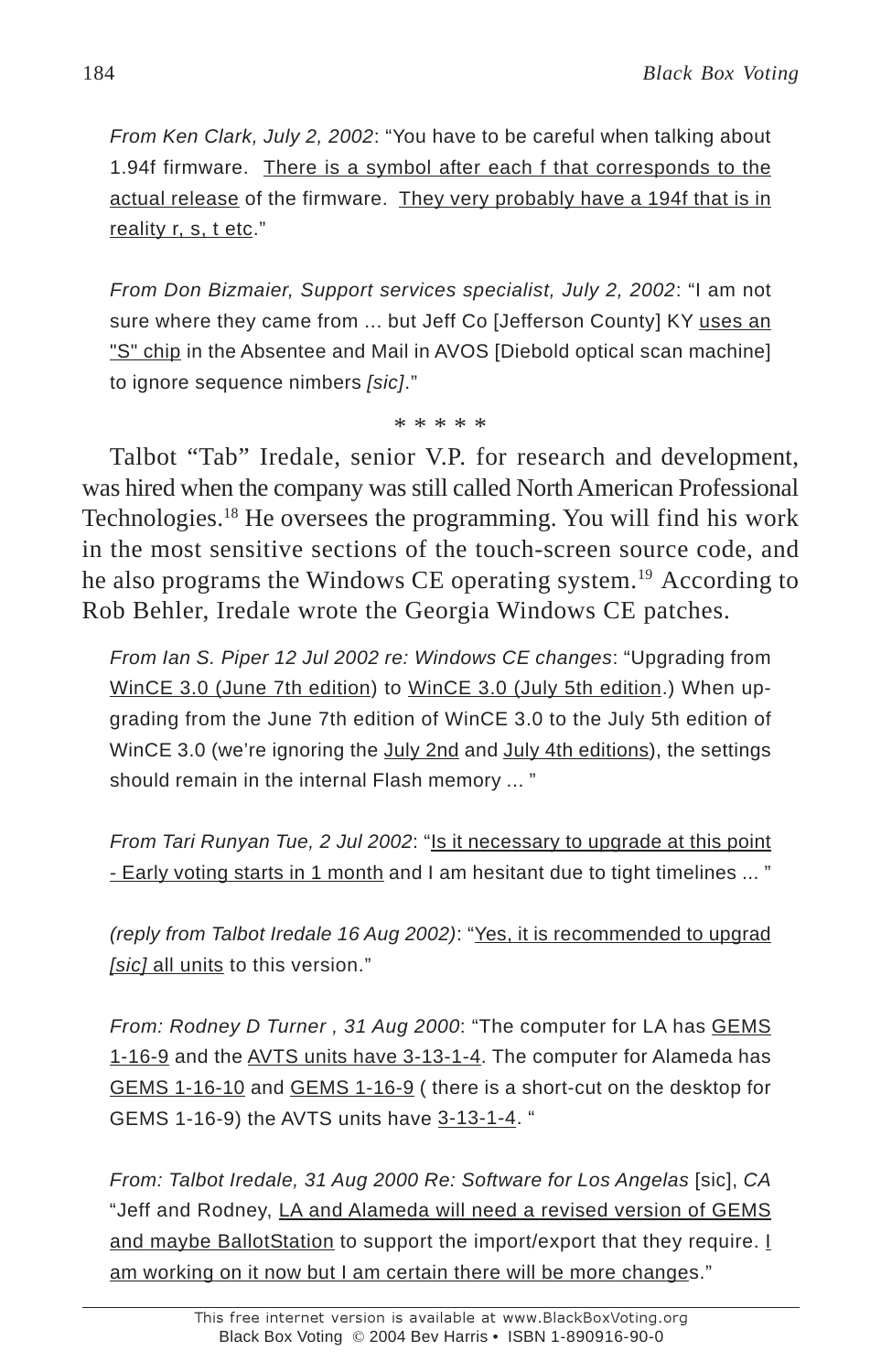From: Larry Dix, 31 Aug 2000 RE: Software for Los Angelas [sic], CA "Tab – Would you be willing to venture an outside guess as to when the revised GEMS version will be ready. This really becomes an issue since I need to coordinate staff to be onsite. Is this also the case for Alameda? Coordination of time and staff is everything on these 2 installs."

From: Ken Clark, 31 Aug 2000 Subject: RE: GEMS-1-17-1: "Is this a "testing" release or not?"

From: Talbot Iredale, 31 Aug 2000 Subject: Re: GEMS-1-17-1: This is no more of a test release than 1.16.9 was though I would not be surprised if we have to make more changes to fully support LA and Alameda.

From: Talbot Iredale, 29 Oct 2002: "... We have found a serious bug in GEMS 1-18-14 ... We will be releasing a GEMS 1-18-15 that fixes this bug within the next 2 days. Please ensure that all accounts that are using GEMS 1-18-14 upgrade to GEMS 1-18-15\* prior to the election."

Here are a couple odd memos pertaining to an uncertified version number popping up on the screen in Florida:

From: Greg Forsythe, 17 Feb 2000: "Just received a call from Beverly Hill, Alachua County [Florida] ... She is at the SA screen and the version is 1.92-15 ... This copy has 1.92-14. 1.92-14 is certified, 1.92-15 is not. SOLUTION REQUIRED!

From: Greg Forsythe, 17 Feb 2000: "... Solution might be to make the copy the official database showing the correct version."

From: Nel Finberg, 17 Feb 2000: "The problem has been fixed."

From: Nel Finberg, 17 Feb 2000: "... It would be a good idea to get rid of the original diskette in order to remove the perception of version conflicts."

From: Don Vopalensky, 12 Sep 2002: "Ken,Texas now requires ITA certification ... ITA certifications, state certifications, and time constraints play a big part in what needs to be done, and sometimes that means putting fixes or additions back into versions that are already in use ..."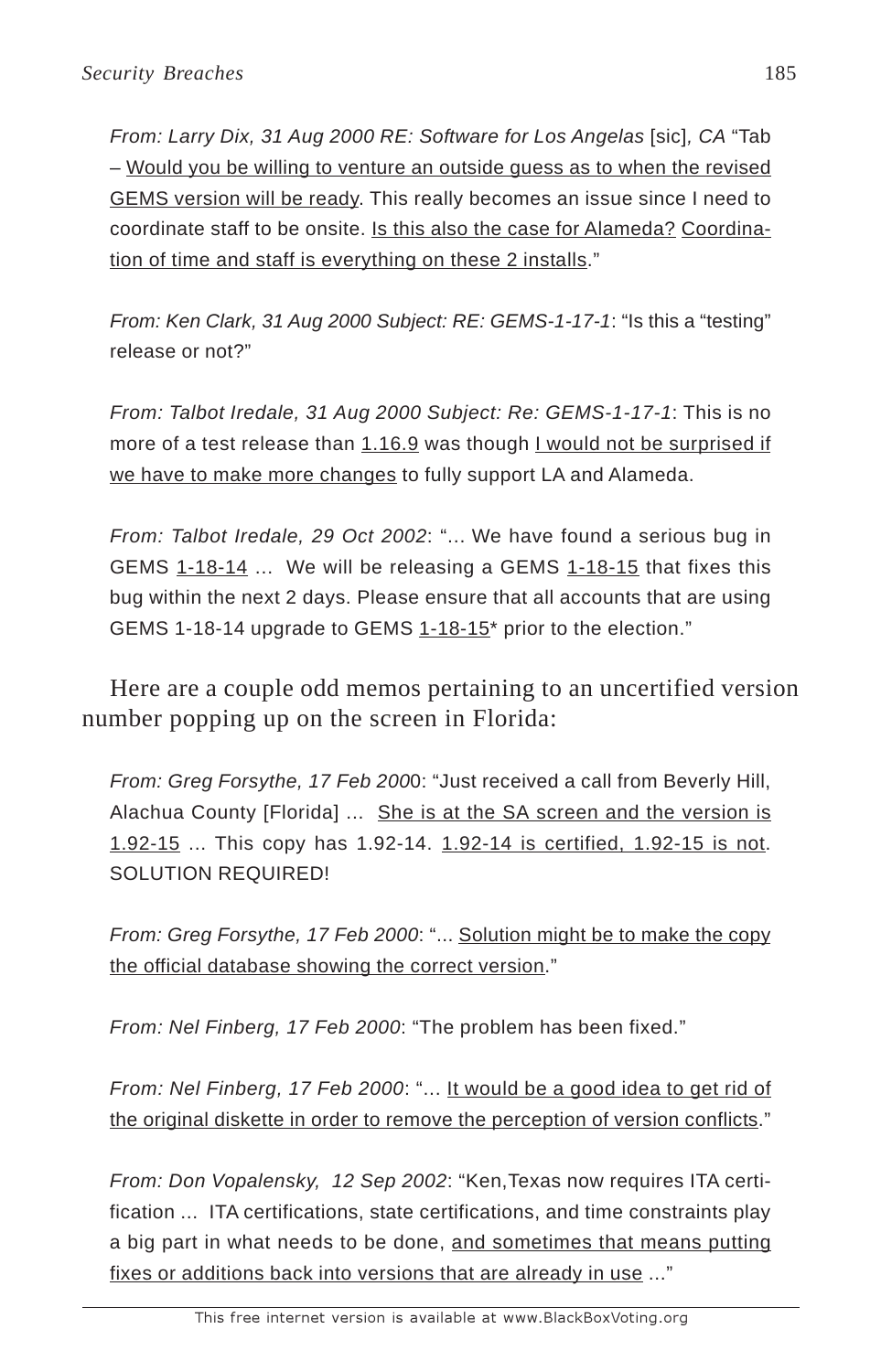Nel Finberg September 25, 2002: "What will be run in Texas will depend on the outcome of the Texas certification decision, won't it?"

From: Ken 25 Sep 2002: "Hard to say. It never has in the past."

Tari Runyan, July 15, 2002: "this bug affects Co [Colorado] - primary Aug 13 and Ga [Georgia] Primary Aug 20 are we proposing to upgrade again this close to an election?

From Ken - "That would be up to you."

*J*eff Hallmark, October 08, 2002: RE: Tippacanoe, IN upgrade to 4-3 first then downgrade to 4-1-11, this is quite fast if one sets up 3 or 4 machines at a time. no backdoor humm..

Sue Page, October 16, 2002: - Maryland ... "We had some units that we downgraded from 4.1.11 to 4.1.6."

From Tyler to Ken Clark, 15 Feb 1999: "... But then again, with regards to the entire NASED certification process, I can never quite get a handle on the relationship between "ostensible" and "reality."... :-)"

Unknown programmers were putting unlooked-at code into our software. Probably, these programmers are honest, but we really have no idea. Regardless, it is idiotic to put seven million votes into the hands of a few unknown people without even doing a backBlack Box Voting — © 2004 Bev Harris — Bookstore & Library Edition

Rights reserved to Talion Publishing ISBN 1-890916-90-0. To purchase paperback copies of this book, request the book at your local bookstore or library, or call 425-228-7131, fax 425-228-3965, or e-mail talion@ix.netcom.com.Black Box Voting — © 2004 Bev Harris — Bookstore & Library Edition Rights reserved to Talion Publishing ISBN 1-890916-90-0. To purchase paperback copies of this book, request the book at your local bookstore or library, or

call 425-228-7131, fax 425-228-3965, or e-mail talion@ix.netcom.com.ground check.

This problem isn't limited to Diebold, and it isn't just the vendors. County officials may or may not know the implications of using uncertified version numbers, but state officials absolutely know better. Washington State elections director David Elliott said on the Dave Ross radio show that, in Washington State, voting software is certified by ITAs like Wyle. However, Washington has been using versions never certified by an ITA.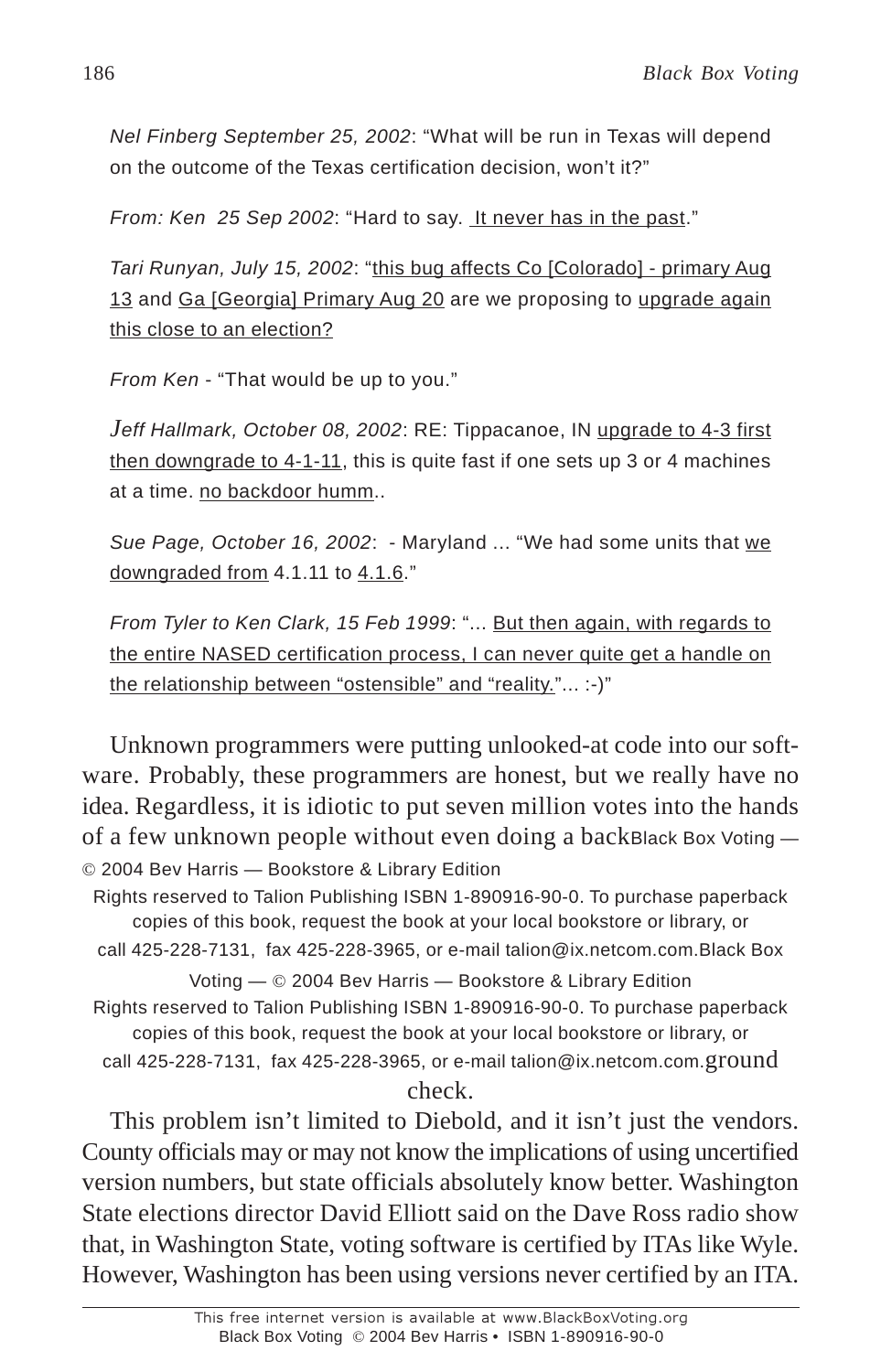Dozens of us went looking for the most recent ITA and NASED certification numbers, and all of us came up empty-handed. Finally, after asking Elliott for the NASED certification list in front of members of the Washington legislature (I did this while giving public testimony, a breach of protocol which mortified the legislators and resulted in a reprimand), $21$  I was able to obtain a supposedly complete set of NASED certification documents.

I say "supposedly" because someone took a pen and wrote a version number on it that wasn't there originally. In another case, a version number was overwritten in pen but its approval number was not overwritten, resulting in a mismatch.

 I wondered why former Washington Secretary of State Ralph Munro, who is now chairman of VoteHere, signed off on GEMS version 1.11.2. (Or did he?) Why did current Secretary of State Sam Reed sign off on GEMS 1.18.18. (Or did he?) Who's minding the store here, guys?

Here is an e-mail from Dean Logan, former Washington state elections director, now director of King County Records, Elections and Licensing Services:

Tuesday, November 25, 2003 From Dean Logan to Andy Stephenson: "King County currently operates GEMS Software version 1.18.18. This version of the software was installed in August 2003 and was used for the September 16, 2003 Primary and the November 4, 2003 General Election. GEMS Version 1.18.18 was certified by the Washington Secretary of State on August 12, 2003 ... From 1999 through August 2003, King County operated GEMS Software version 1.11.2 ... No additional software patches or upgrades have been installed or in use in King County."

## *(Neither 1.18.18 nor 1.11.2 had a NASED number.)*

Wed, 03 Dec 2003 From Bev Harris to David Elliott: "As I mentioned to you after the meeting, I was astonished when Andy Stephenson, Democratic candidate for Secretary of State, discovered that King County, Washington, has been using uncertified software for four years ... In the case of King County -- perhaps there is some old, obscure NASED document that has never been published, which goes out of order numerically, and which is for some reason missing from the discovery documents obtained for a recent citizen lawsuit?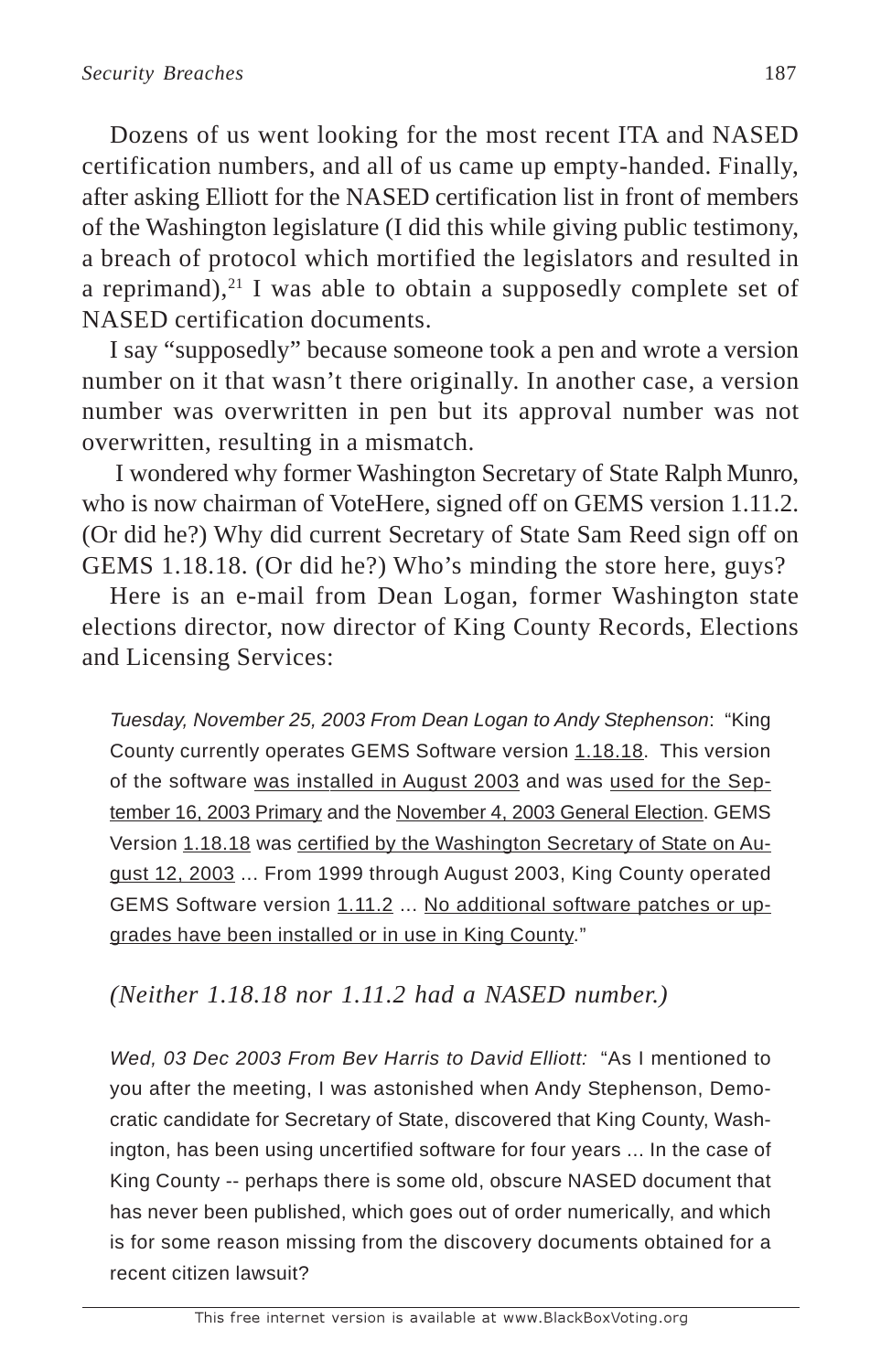"You did tell me today that you have the complete set and that you will provide it. I really appreciate your help. Because you sat on the NASED committee for so many years and according to your testimony today, even helped to write the standards, your expertise is quite valuable and therefore I would like to get your signature with the documents indicating that what you provide does represent the 'complete set' of version numbers ..."

Dec 4, 2003 From David Elliott to Bev Harris: " ... I can not offer a 'complete set' of the NASED information although they serve as a continuous log of the work done by the ITA's. The last should provide all that came before it. I have contacted the FEC about whether there is an update to the list past 6/5/03 and I was told that they are working on it."

Dec 4, 2003 From Bev Harris to David Elliott: "Thank you for responding so promptly ... I did not get your response until too late to pick up the documents. But that's okay, because the answer is insufficient and perhaps we can rectify that so that when I pick them up next Tuesday, we will have what we need. Your response raises several questions:

("I have contacted the FEC about whether there is an update to the list past 6/5/03 and I was told that they are working on it.")

"This is not an acceptable answer. In fact, I can't tell whether or not any versions were certified after 6/5/03 or not. Are there any new versions after the June 2003 report, or not? ... I would assume that NASED would have some system to inform the secretary of state when they certify new versions ... why do you have to call the FEC for it?

 "I will arrange to come to Olympia by 4:30 p.m. on Tuesday, and at that time I really do need ALL the NASED certified version numbers.

Dec. 8 2003 from David Elliott to Bev Harris: " ... I am providing you with copies of the lists that I have received. ... Concerning the Diebold certifications: The optical scan reader was originally certified as the Global CF-1 in 1991. In 1992 software called Vote Tally System VTS version 1.81 was certified and the hardware was re-named the Accu-vote. The VTS software was rewritten and renamed GEMS and was re-certified in 1998. GEMS was re-examined again in 2001 as a part of the certification of the Accuvote touch screen (DRE) finalized in September of 2002 as version 1.17.17. The most recent examination was completed in July and August of 2003 for GEMS version 1.18.18."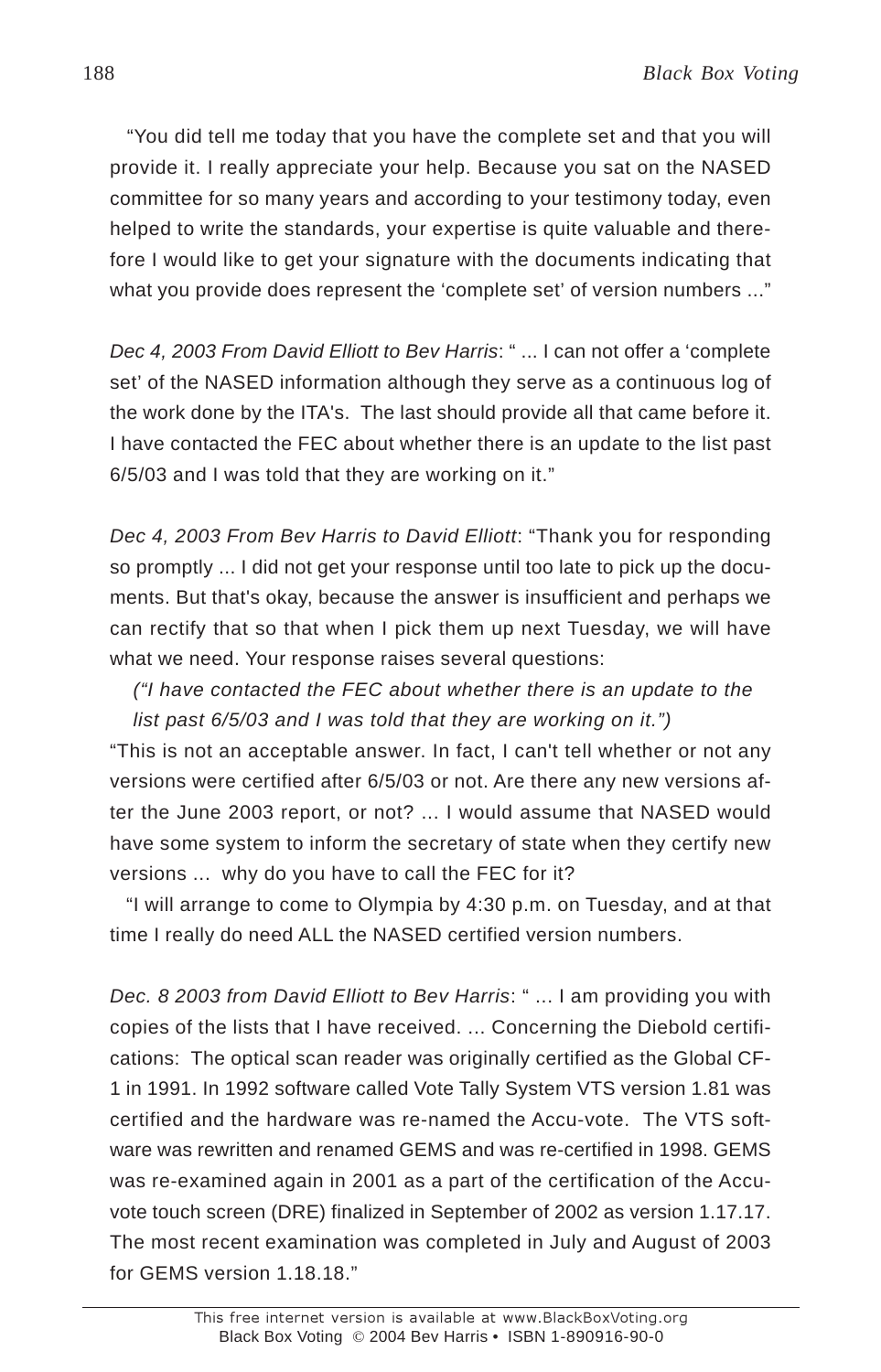OK, now we get into some problems. GEMS 1.18.18 was used in two King County elections in violation of Washington state law, since it had not been used in elections elsewhere first. According to Dean Logan, the previous version was GEMS 1.11.2, and there were no upgrades or patches, but this cannot have been certified in 1998, as Elliott implies, because it wasn't released until 1999. <sup>22</sup> And if only 1.11.2 and 1.18.18 were used, and there were no upgrades or patches, why did Sophia Lee reference "GEMS 1.17.16" in King County?<sup>23</sup>

King County has been using unauthorized software for six years. A whole bunch of citizens on the BlackBoxVoting.org forums went after all the state certifications, and mostly got stonewalled, but we did document the following problems:

Chelan County Washington is using GEMS version 1.17.21. Not certified. King County Washington GEMS 1.11.2, 1.17.16, 1.18.18. Not certified. Placer County used GEMS version 1.17.20. Not certified. El Paso County Texas used GEMS version 1.17.21. Not certified. Johnson County Kansas GEMS version 1.18.14. Not certified. Alameda County California used GEMS version 1.18.13.9. Not certified. Alameda County California also used GEMS version 1.18.14. Not certified. Yavapai County Arizona optical scan version 2.0.11. Not certified. Pima County Arizona optical scan version 2.0.11. Not certified. City of Tucson Arizona optical scan version 1.94y. Not certified. Johnson County Kansas optical scan version 2.00g. Not certified. Yavapai County Arizona touch screen firmware 4.3.11. Not certified. Los Angeles County California touch screen version 4.3.8. Not certified. El Paso touch screen firmware version 4.3.9\* Not certified at the time Alameda County California touch screen firmware 4.3.11. Not certified. Johnson County Kansas touch screen firmware 4.3.11. Not certified.

On December 16, 2003, the State of California held a certification hearing for the Diebold TSx system. An 18-inch-thick pile of copies containing the material you have just read was marched into the middle of the meeting, and California Secretary of State Kevin Shelley made an unusual personal appearance to express his displeasure. The results of an audit ordered by the California voting-systems panel were equally disturbing: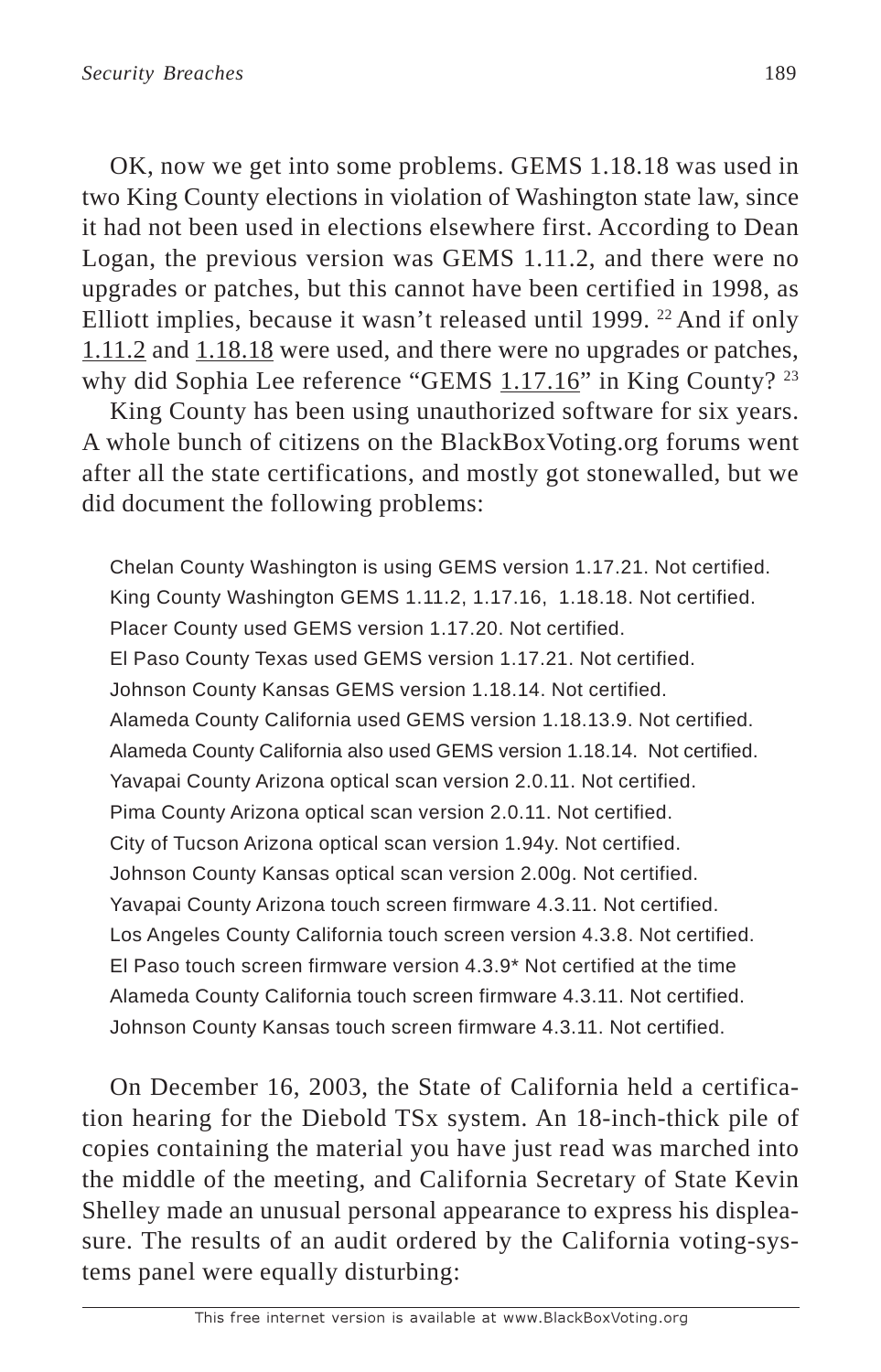According to *WiredNews*, "At least five California counties were using versions of software or firmware that were different from what Diebold had indicated they were using. *All* counties were using uncertified software ... Marc Carrel, assistant secretary of state for policy and planning, said he was 'disgusted' by the situation and worried that it could call into question any close races that might have occurred in three counties that used federally unqualified software.

' ... And I'm frustrated ... that we're not going further today,' he said. 'There certainly needs to be something done to this vendor.' " 24

\* \* \* \* \*

While California was busy clearing up its unauthorized software, Washington state officials were denying that the problem existed.

*Post-Intelligencer* reporter Wyatt Buchanan got this answer when he asked for a response to the allegations made in this chapter:

"*Elections officials said the two* [Harris and Stephenson] *had never contacted them about their concerns*." 25

Well no, I suppose not, unless you count six e-mails, a 20-minute conversation with assistant elections director Paul Miller, a confrontation with David Elliott in front of 12 witnesses outside Senate Room 1 in the Washington state capitol, and testimony before members of the Washington state legislature with Elliot present. Buchanan ran a correction, citing incorrect information given by the office of the secretary of state.

Elliott, the Washington state elections director, told Tacoma News Tribune reporter Aaron Corvin on December 17 that "*all software used in elections has been certified by the state*." 26

All of it?

OK. Stephenson and I will be picking up the signature pages for those certifications.

\* \* \* \* \*

After issuing a cease-and-desist for publishing 24 memos documenting the use of unauthorized software, after a California audit revealed that 100 percent of Diebold's machines used uncertified programs and California threatened to revoke the company's right to do business in the state, after dozens of journalists including two documentary film producers and the AP wire covered this story, Diebold